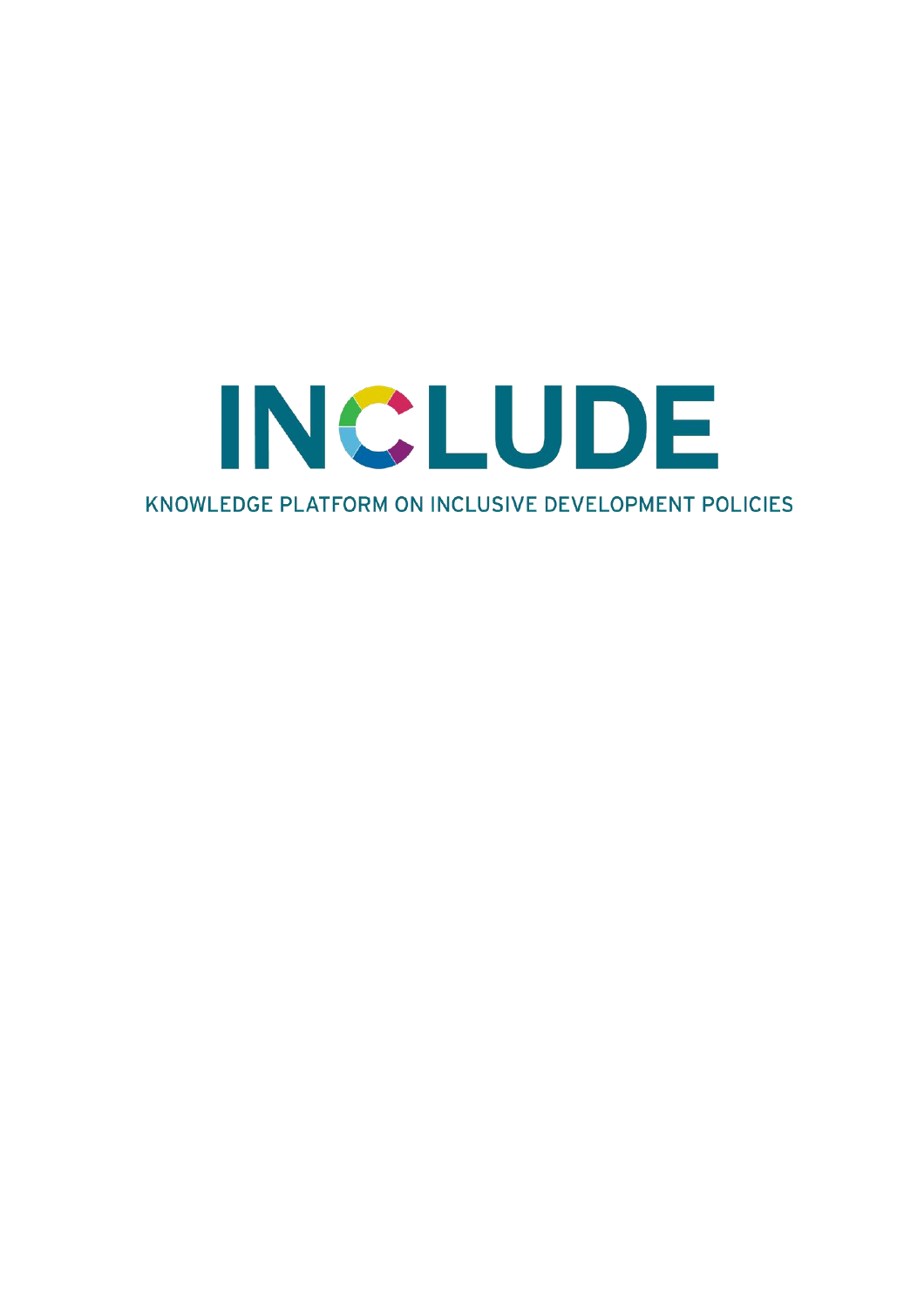# RESEARCH-POLICY DIALOGUE REPORT

'How to make development policies in Africa more inclusive?

30 September 2016

Leiden, the Netherlands



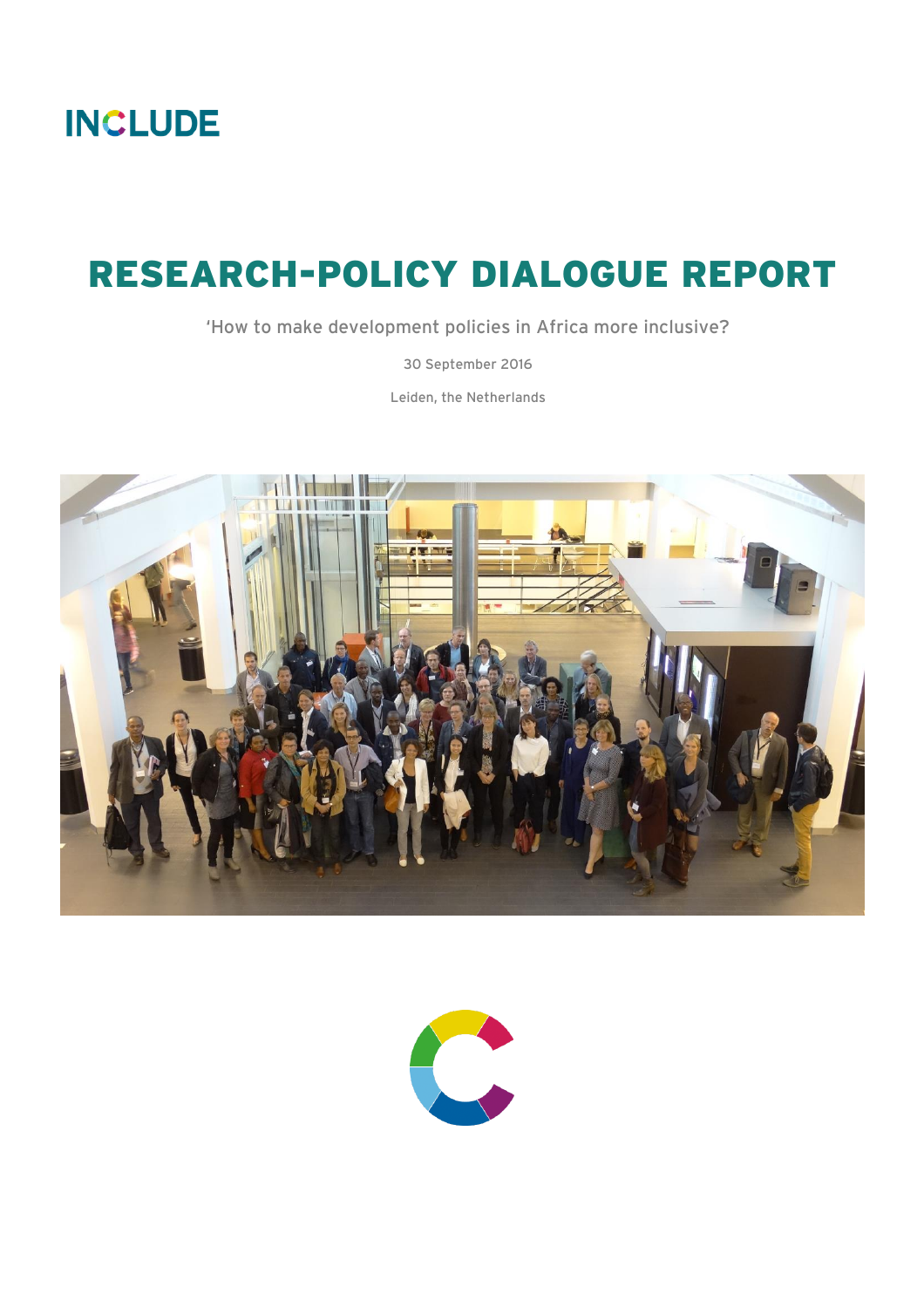Research-policy dialogue report 30 September 2016

#### **Contents**

| $\label{prop:nonlinear} \textbf{Introduction} \textcolor{red}{\textbf{.\textbf{1}}}\textbf{.\textbf{1}} \textbf{.} \textbf{.} \textbf{.} \textbf{.} \textbf{.} \textbf{.} \textbf{.} \textbf{.} \textbf{.} \textbf{.} \textbf{.} \textbf{.} \textbf{.} \textbf{.} \textbf{.} \textbf{.} \textbf{.} \textbf{.} \textbf{.} \textbf{.} \textbf{.} \textbf{.} \textbf{.} \textbf{.} \textbf{.} \textbf{.} \textbf{.} \textbf{.} \textbf{.} \textbf{.}$ |  |
|----------------------------------------------------------------------------------------------------------------------------------------------------------------------------------------------------------------------------------------------------------------------------------------------------------------------------------------------------------------------------------------------------------------------------------------------------|--|
|                                                                                                                                                                                                                                                                                                                                                                                                                                                    |  |
|                                                                                                                                                                                                                                                                                                                                                                                                                                                    |  |
|                                                                                                                                                                                                                                                                                                                                                                                                                                                    |  |
|                                                                                                                                                                                                                                                                                                                                                                                                                                                    |  |
|                                                                                                                                                                                                                                                                                                                                                                                                                                                    |  |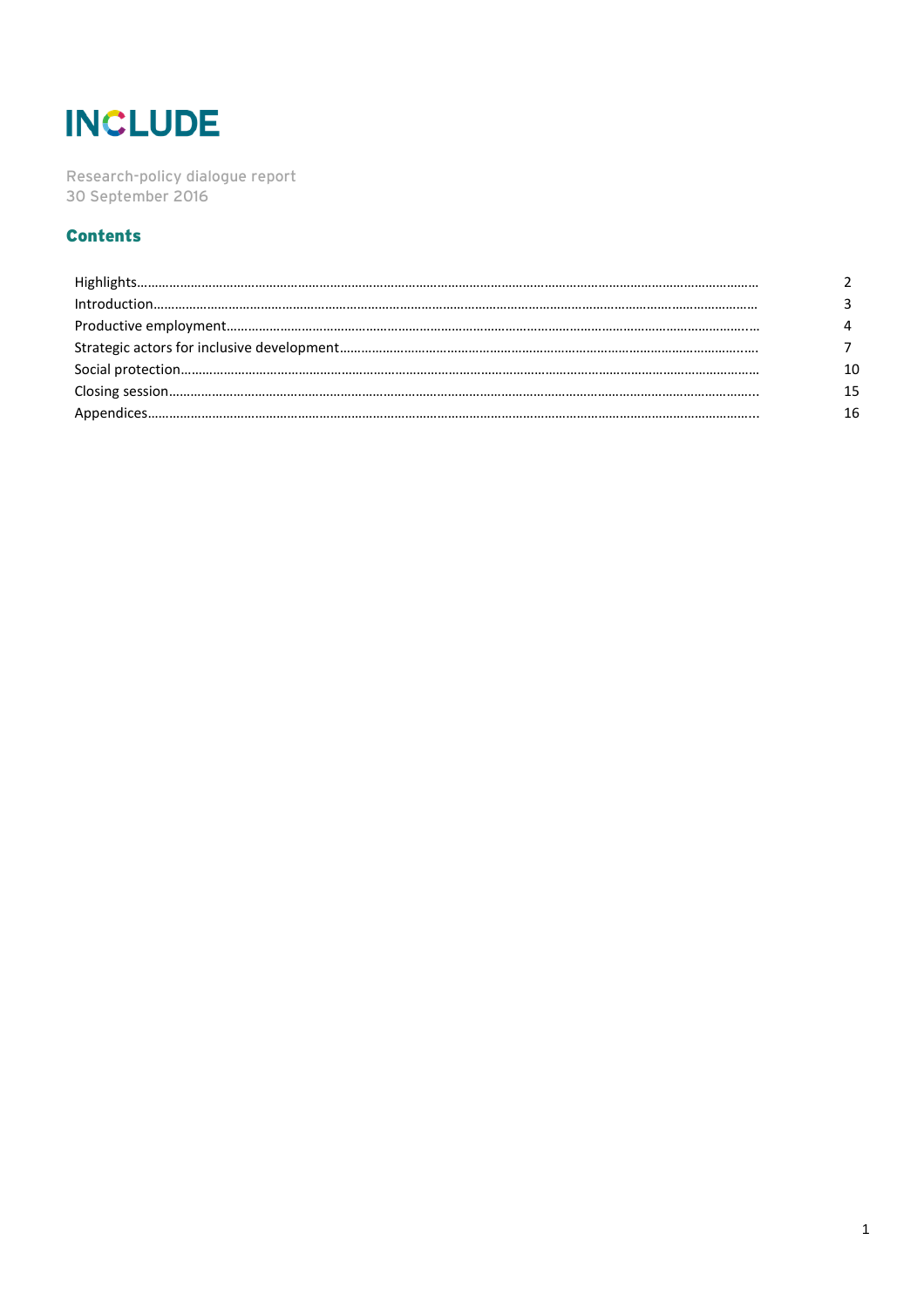#### **Highlights**

An overarching point derived from the discussions on productive employment was that single, targeted interventions are often insufficient to bring about inclusive change and there are various constraints on realizing the presumed trickle-down effects for target groups. The project on feeder roads in Ethiopia found that while these roads do open up various market opportunities in rural areas, the benefits do not accrue to everyone in rural communities, partly due to a transport gap. In Uganda, another project found that providing credit to female entrepreneurs is not enough to create employment, due to cultural constraints, among other things. In Kenya and Nigeria, it was found that investment by multinational organizations (MNOs) is not sufficient to create productive employment, as host governments need to first create an enabling environment. In relation to the avocado sector in Kenya, it was found that group certification for smallholder avocado famers is not a panacea to their problems regarding inclusion in the market, due to issues with the governance of cooperatives.

Partnerships are a useful tool for achieving more inclusive development, as found by the research projects on strategic actors. Each of the different partners (governments, the private sector, researchers and civil society organizations) have different interests and contributions to make. It is important to understand the interests of each partner for the partnership to be successful. As inclusiveness is not usually the main motivation for governments or the private sector to engage in a partnership, civil society organizations play a crucial role in representing the interests of marginalized groups. Issues with partners often have to do with commitment, trust in the other partners, and the engagement of the private sector. It is vital that the state creates an enabling environment that allows for private-sector-led initiatives. Relationships between partners have to be built carefully, especially when sensitive issues are at stake. And, when attempting to economically empower vulnerable groups, such as sex workers, a thorough understanding of their 'money logic' (which shapes how people relate to money) is important. In relation to agricultural partnerships, the composition of the partnership and the aims of the partners determine how much smallholders benefit in terms of increased decision-making and negotiating power.

Determining the cost effectiveness of social protection health-based interventions is far from straightforward, as found by the research projects on social protection. The various programmes and social protection policies can overlap, making it difficult to establish the cost effectiveness of a particular intervention. It is also difficult to recover the costs of insurance in an area where free healthcare is being implemented through other interventions. The implementation of social protection policies depends on political will, which is different in each country. It is important to note that other aspects of health systems, such as reaching the facility on time, may be more important to improving health outcomes than whether or not the health services are free or health insurance is available. There is a need to invest in infrastructure that promotes investment in, and return on, health and education, which means that social protection should be part of a broader overall government investment strategy.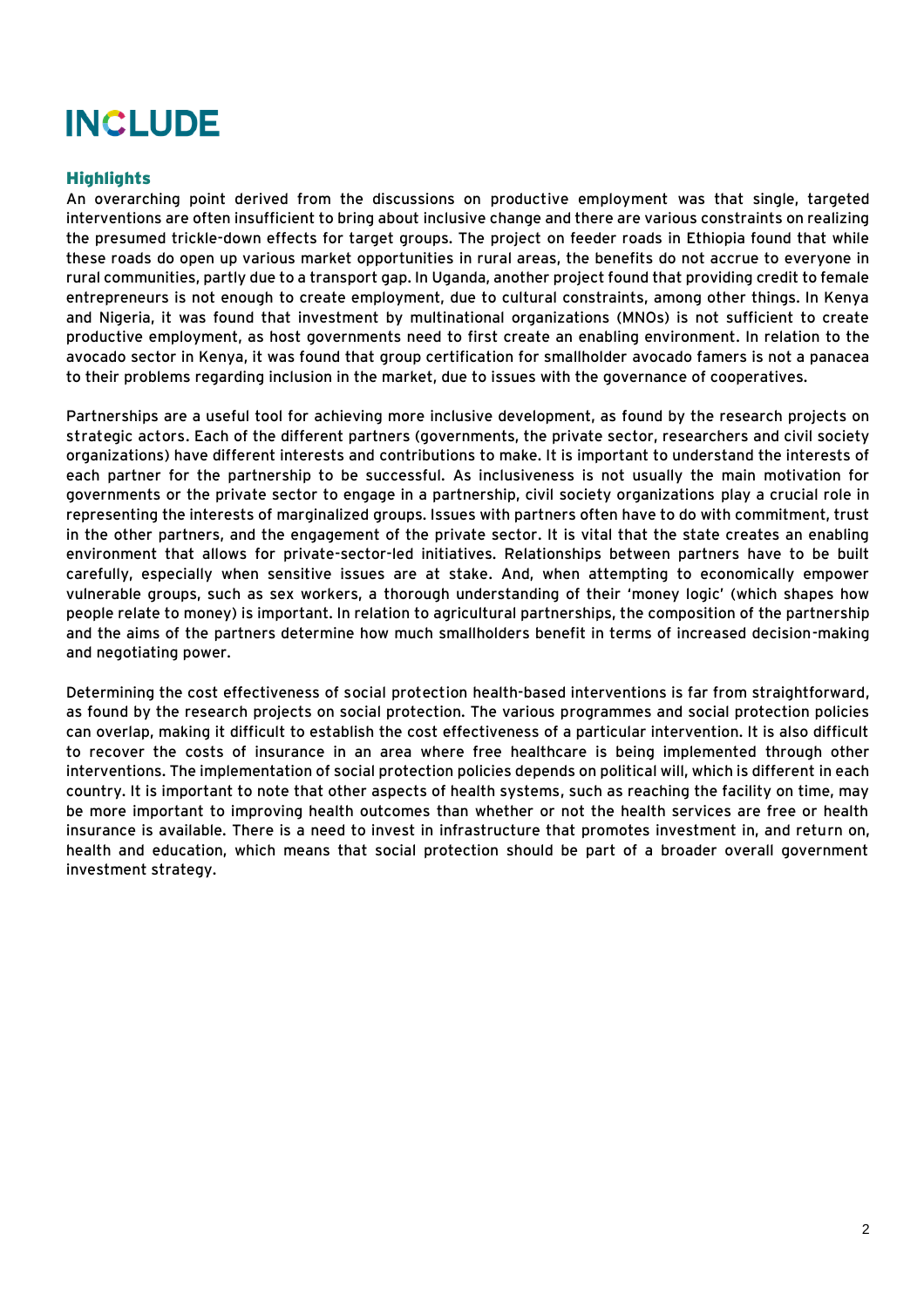#### Introduction

Partnerships and knowledge sharing are key to achieving more inclusive development in Africa. This was the main message of presentations made by the INCLUDE and NWO-WOTRO [research groups](http://includeplatform.net/research-groups/) during the INCLUDE research-policy dialogue on 'How to make development policies in Africa more inclusive?' At the dialogue, which was held on Friday 30 September at Leiden University in the Netherlands, the research groups presented their interim findings and outlined the implications for policy. The presentations were followed by open dialogue with policymakers, researchers and INCLUDE platform members. More than 60 people participated in the dialogue, including 10 senior officials from the Dutch Ministry of Foreign Affairs. Thirteen INCLUDE research groups were represented and the majority had updated their one-pagers with interim research findings and policy messages to facilitate the discussions.

The research-policy dialogue was held in response to a request by researchers and platform members for more detailed discussions on research results and their policy implications. It followed on from the discussions held during INCLUDE's [platform meeting in Zambia](http://includeplatform.net/downloads/report-session-include-research-groups/) in May 2016. The dialogue consisted of three parallel sessions with presentations and discussions on INCLUDE's overarching themes: '[Productive employment](http://includeplatform.net/theme/productive-employment/)', '[Strategic](http://includeplatform.net/theme/strategic-actors/)  [actors for inclusive development,](http://includeplatform.net/theme/strategic-actors/) and '[Social protection](http://includeplatform.net/theme/social-protection/)'. These three themes are at the heart of INCLUDE's knowledge agenda, which focuses on key aspects of inclusive growth and the elimination of extreme poverty in partner countries in Africa.

In her introduction, Isa Baud, chair of the [INCLUDE Steering](http://includeplatform.net/about/) Group, outlined the three sets of guiding policy questions for discussion in the parallel sessions:

Productive employment:

- What are the constraints faced by MNOs and dynamic entrepreneurs in realizing more productive employment?
- How can donors and policymakers help achieve more productive employment?

Social protection:

- What is more effective in promoting maternal health: vouchers, community-based health insurance (CBHI) or free maternity services?
- More generally, which intervention is the most effective in promoting inclusive development outcomes?

Strategic actors for inclusive development:

- Who has the power to realize more inclusive development (for sex workers, smallholder farmers, e.g. in global value chains, ethnic groups, and informal sector workers)?
- Do these specific groups have the power themselves or are there groups that support them?
- Do MNOs or businesses want to promote inclusiveness?
- What are the strategies used by marginal groups to keep the state at a distance?

The interim findings of each research project and their policy implications were discussed in one-hour parallel sessions. After a 20-minute presentation by each research group on the interim outcomes, an INCLUDE platform member and a policymaker from the Dutch Ministry of Foreign Affairs gave feedback on the policy implications and a project leader from another research group commented on any cross linkages. This was followed by a moderated discussion with the audience. The moderators were Marleen Dekker, Frank van Kesteren, Saskia Hollander and Karin Nijenhuis from the INCLUDE Secretariat and Rafael Guerreiro Osório from the International Poverty Centre for Inclusive Growth (UNDP) in Brazil.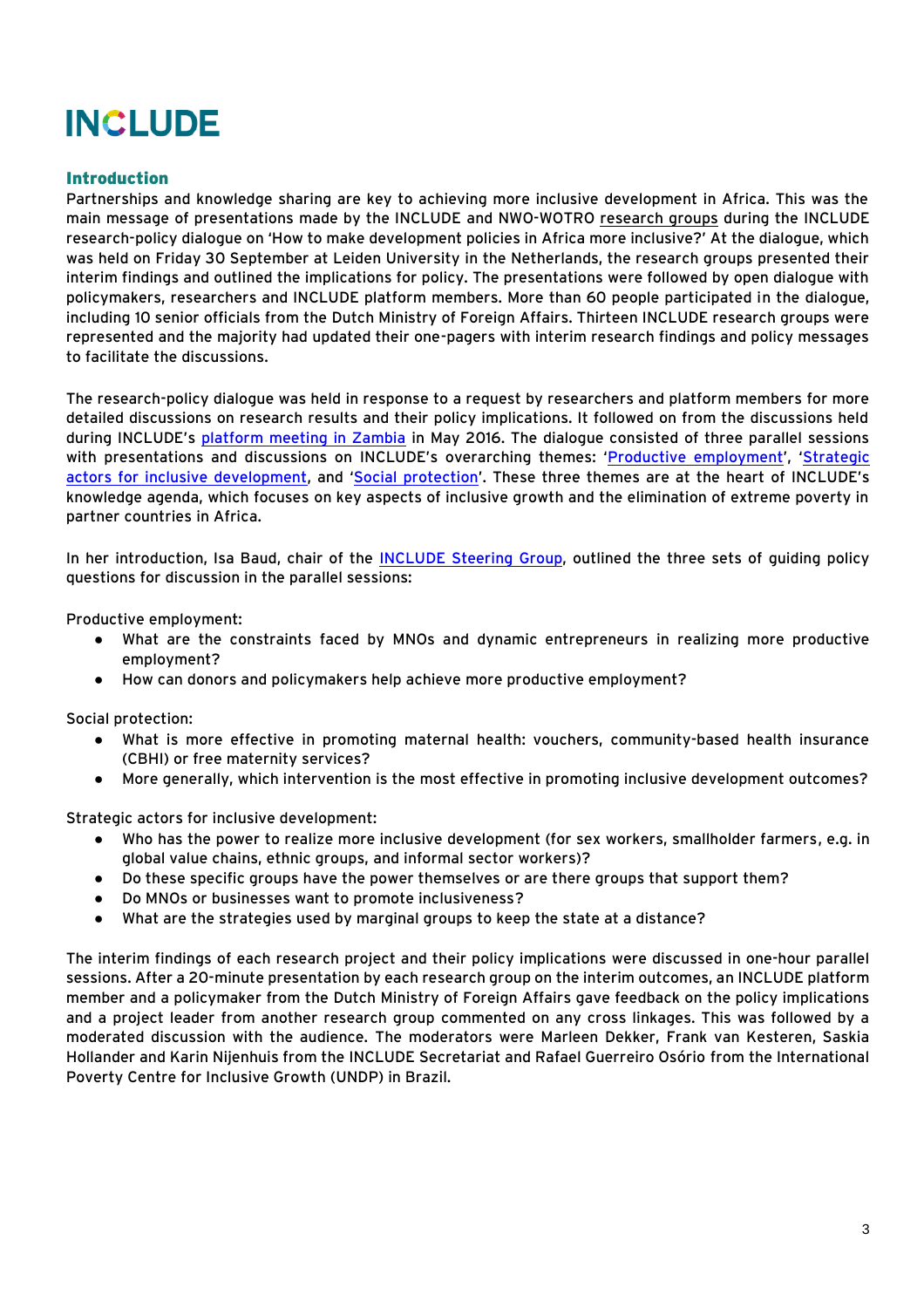#### Productive employment

Session 1: [Feeder road development \(Ethiopia\)](http://www.includeplatform.net/downloads/interim-findings-feeder-road-development/) *Presenter:* Frank van Steenbergen (MetaMeta, consortium partner)

#### *Content of the presentation*

The research project 'Feeder road development for inclusive productive employment', led by Maggie Leung, investigates specific ways in which road development in Ethiopia promotes productive employment through: direct employment in infrastructure construction, employment generated or changed due to improved mobility and access, and employment changed due to different water resource management options linked to the design of roads. Despite increased market access and new employment opportunities, the rural communities connected by new feeder roads remain largely a 'walking world', with feeder roads used mainly to obtain social services such as education and health. Local buses and cars are too expensive, so people use a three-wheeled vehicle (Bajaj) from India. Investing in roads is not enough to improve the livelihoods of the poor, who have few resources, entitlements and opportunities. Land lost to road construction can harm the environment (e.g. through dust, flooding, erosion), affecting agricultural production and livelihoods. The data does not suggest any clear link between road construction and improvements in equality.

#### *Feedback*

It is important to know which stakeholders are involved in making decisions on constructing roads: the government, donors, or the private sector. Also, the project needs to identify the short- and long-term consequences for employment and livelihoods among affected communities (how people are selected to work in road construction, displacement and compensation for relocated persons). Attention needs to be given to how roads affect local land rights, gender relations, youth employment and the environment. The governance of road construction, including the role of the Ethiopian government and donors and contractors, is relevant to finding ways to increase the positive external effects of new feeder roads.

#### *Answers to the guiding policy questions*

The high price of transport is an important constraint, which hinders dynamic entrepreneurs from realizing more productive employment. Policies should be developed to provide more affordable means of mobility. Donors and policymakers need to involve all stakeholders, particularly the local community, in the decision-making process for constructing roads, as well as associated projects. Environmental problems can be turned into assets through road water harvesting, the use of storage tanks with pumps for irrigation, and roadside tree planting, which can also provide productive employment opportunities for local people, particularly youth.

#### Session 2: [Empowering female Ugandan entrepreneurs \(Uganda\)](http://www.includeplatform.net/downloads/interim-findings-empowering-female-ugandan-entrepreneurs/)

*Presenter:* Henny Romijn (research project leader) and Giacomo Solano (researcher)

#### *Content of the presentation*

The research project 'Changing the mindset of Ugandan entrepreneurs: from muppets to gazelles' aims to contribute to socially inclusive development in eastern Africa by identifying and tackling key constraints on innovative entrepreneurship, especially among female entrepreneurs. It explores where opportunities for innovative entrepreneurship lie and identifies the assistance strategies that could effectively empower aspiring entrepreneurs to grasp these opportunities. The study considered the influence of individual characteristics (psychological traits) and social networks on female entrepreneurs in Uganda. In comparison to their male counterparts, female entrepreneurs generally have lower levels of start-up capital, less innovation, smaller businesses, smaller networks, fewer resources, less capacity for and knowledge about marketing, less product development and good packaging, more market constraints, and 'negative social capital' (an obligation to give money to family as part of reciprocal transfers and exchanges). Changing the mindset of these women is important to promote innovation and network development, which could break the poverty trap. The project tests, for example, interventions that by-pass middlemen, as well as a method of saving money in mobile phones so it can be hidden (e.g. from the women's husbands) and invested.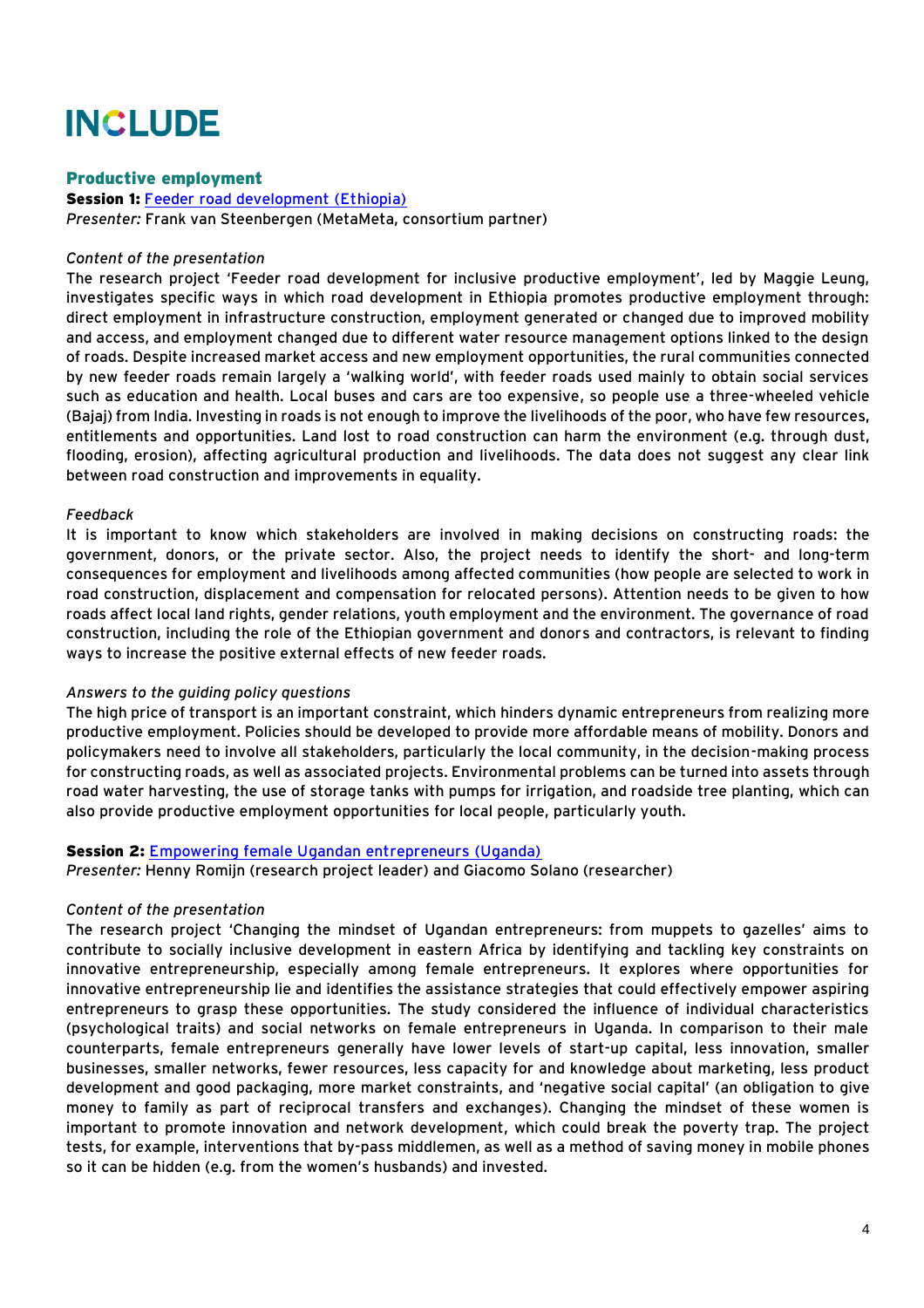#### *Feedback*

The term poverty 'trap' is troubling as it suggests that the trap can be avoided, whereas, in reality, market limitations and poverty reflect structural constraints that exist in the economy and that cannot be removed by individual, micro-level interventions. Stimulating female entrepreneurship requires, among other things: the provision of effective services by resource centres; cooperation between the different stakeholders (local governments, private industry and civil society); the creation of more business-based networks to support women in their paid and unpaid work; and sensitizing and encouraging men/husbands and women's organizations to provide an enabling environment.

#### *Answers to the guiding policy questions*

Dynamic female entrepreneurs are constrained by their limited business capabilities, including lack of initiative and confidence, poverty, illiteracy, lack of marketing skills, and poor financial and technical resources. This is compounded by their restricted time for work, as women are also responsible for unpaid care work in the house. Donors and policymakers could use existing resource centres to provide appropriate training and support female entrepreneurs to move up the value chain, while also encouraging men to support female entrepreneurship, for example, through gender training. Different interventions are required for specific target groups, such as poor and slightly less poor female entrepreneurs. Only a few female entrepreneurs will actually turn into gazelles who are able to generate employment for others.

#### Session 3: [Productive employment in segmented markets \(Kenya\)](http://www.includeplatform.net/downloads/interim-findings-productive-employment-segmented-markets/)

*Presenter:* Remco Oostendorp (researcher)

#### *Content of the presentation*

This research on 'Productive employment in segmented markets of fresh produce in Kenya', which is headed by Jane Mariara, investigates the segmentation of the avocado sector in Kenya by comparing modern and innovatively programmed value chains with more traditional, non-programmed modes of farming. The programmed value chain for avocado exports is characterized by direct links between the exporters and smallscale farmers through contracting and cooperatives. The non-programmed value chain is characterized by brokers buying produce directly from small-scale farmers who sell poor quality and low-yield products. The survey found that producers in the programmed chain benefit from better information, training, production, investment, productivity, income stability, income, employment and work satisfaction. At the same time, like the non-programmed farmers, they experience problems due to the governance of cooperatives, delays in payments, increased transport costs, uncertainty about rejection rates, and lack of negotiating power and market information.

#### *Feedback*

Using mixed method research results (including anthropological research to supplement the econometric analysis) to deconstructing the 'smallholder farm' and compare their practices with medium and large-scale farms can shed light on livelihood strategies. Research should look at the gender division of work and the distribution of resources at the local level, while identifying 'telephone farmers' (absentee farmers who live elsewhere and manage their farms by phone) for whom farming has little significance in their lives. While cooperatives are part of the programmed value chain, they are also a way to provide access to certification and markets for those in the non-programmed chain. However, there is a need to recognize that these are 'political' organizations controlled by actors with certain interests and are often afflicted by governance issue.

#### *Answers to the guiding policy questions*

Constraints such as lack of training, information, organization and credit for smallholder farmers hinders dynamic entrepreneurship from creating productive employment in this sector. MNOs, donors and policymakers should develop effective policies that move smallholder farmers up the value chain by removing the constraints, providing effective business-oriented training, and establishing stronger links between companies and small farmers. Different sized farms require specific and appropriate interventions and affordable individual certification should be considered.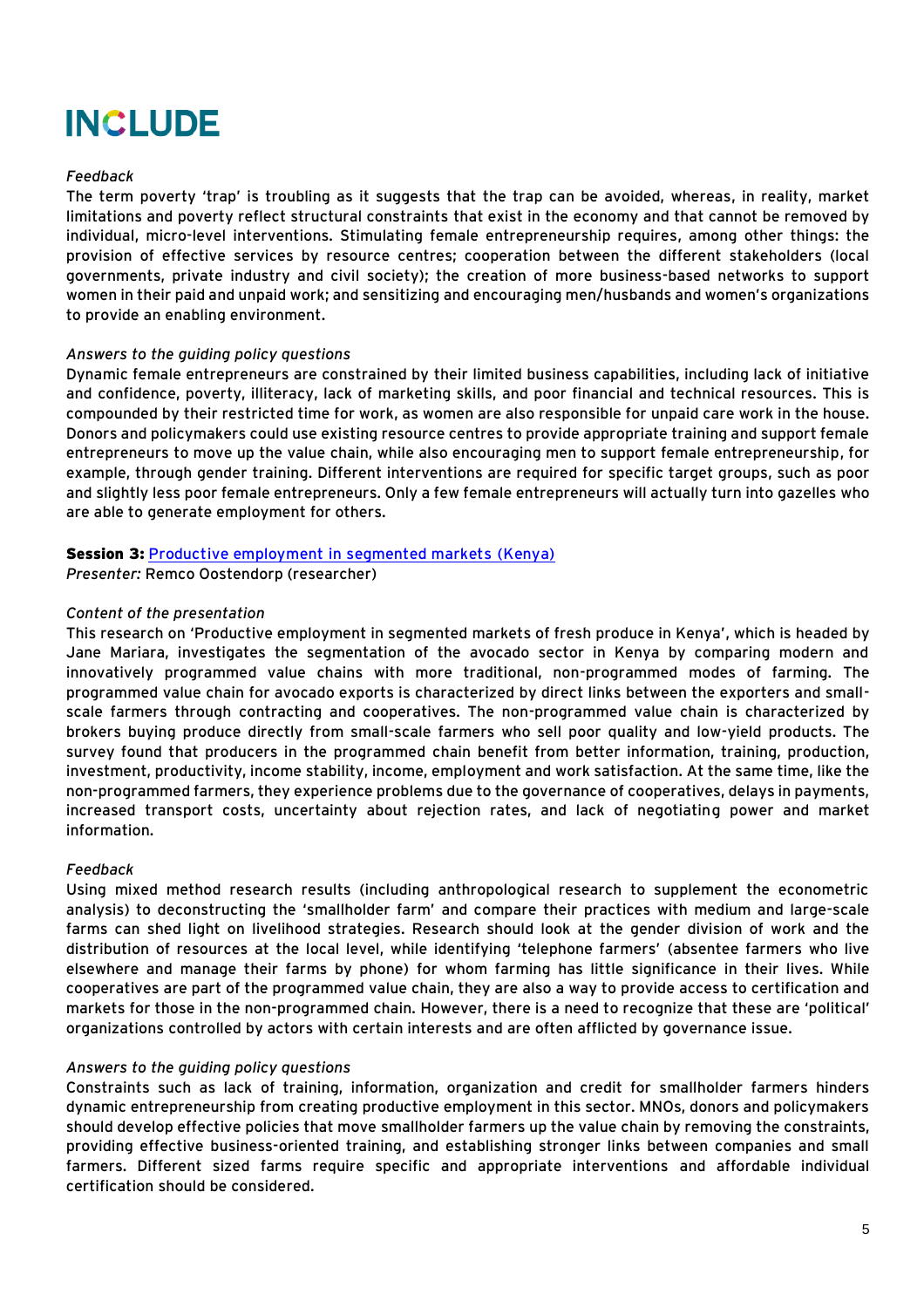Session 4: [Multinational businesses in Africa \(Kenya/Nigeria\)](http://includeplatform.net/wp-content/uploads/2016/05/Uche_interim-findings.pdf) *Presenter:* Chibuike Uche (research project leader)

#### *Content of the presentation*

The research project 'Dutch multinational businesses, Dutch government and the promotion of productive employment in Kenya and Nigeria' aims to investigate the policies adopted by Dutch multinational companies (MNCs), as well as by their home and host governments, to identify the conditions that enable the transfer of skills and the integration of local businesses into international value chains. The promotion of productive employment through the use of local raw materials has been hampered by inconsistent and unclear government policies, the insurgency in Nigeria and corruption. Heineken adopted tactics to limit exposure to risks, while the 'real stakeholders' were marginalized by 'political jobbers' (those who pretend to be farmers and talk on behalf of farmers for their own political reasons) and 'rent seekers' (bureaucrats who seek bribes or payments from farmers). Transfer pricing, as well as insufficient knowledge and inadequate physical infrastructure, have limited the involvement of local companies in the value chains of MNCs.

#### *Feedback*

Comparing Heineken's activities in Nigeria with its involvement other countries, like Rwanda and Burundi, could prove useful in theorizing how and why Heineken intervenes in different countries. Analysing the role of all relevant actors in an in-depth value chain case study would allow us to understand the practices of power and inclusion at different levels, while flagging other issues that have contributed to problems in Nigeria.

#### *Answers to the guiding policy questions*

MNCs and dynamic entrepreneurs are constrained by their limited scope from intervening in local political power relations and providing the 'real stakeholders' with opportunities for productive employment and better integration into the global value chain. Donors, policymakers and MNCs need to search for effective incentives and practices (such as local forums) to influence host governments to increase the use of local raw materials and productive employment in the sector, while developing targeted interventions for different actors along the value chain.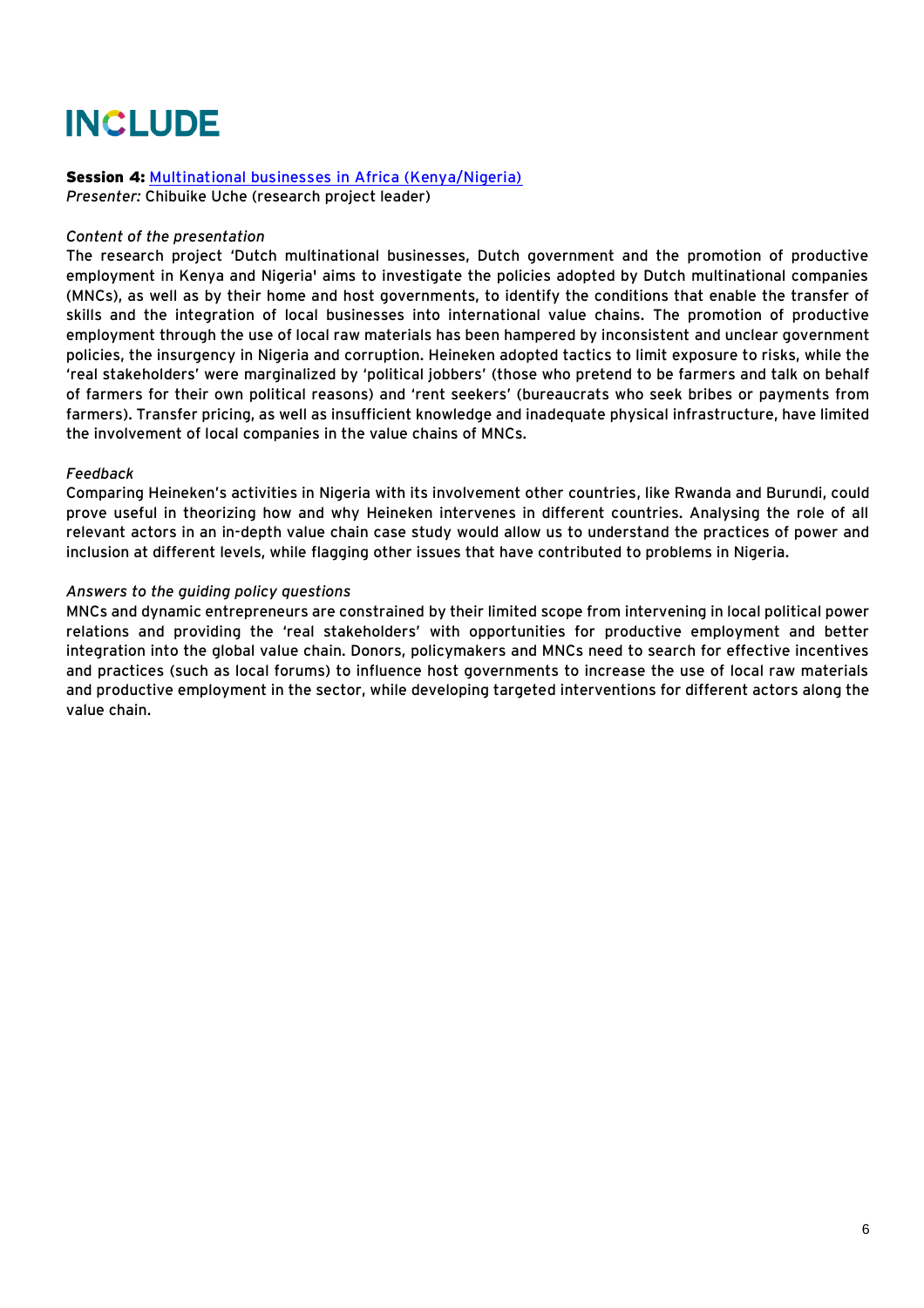#### Strategic actors for inclusive development

Session 1: [Agricultural partnerships \(Ghana\)](http://includeplatform.net/wp-content/uploads/2016/05/One-pager-Interim-findings-Agricultural-partnerships.pdf)

*Presenters:* Annemarie van Paassen (research project leader) and Liesbeth Dries (researcher)

#### *Content of presentation*

The research project 'Partnership arrangements as strategic action for inclusive development: practices and outcomes' looks at how partnerships in certain agricultural value chains in Ghana (the export chain for cocoa and informal food chains for cassava and soybeans) can be orchestrated to create an effective and sustainable framework for inclusive development. At the beginning of project-based partnerships for value chain development it is easy to get partners (including business actors) involved in articulating the project. However, when it comes to implementation, it is difficult to keep partners engaged and mobilize partners for action. Different types of collaborative arrangements were studied. It was found that, while private actors can be hesitant to join uncertain multi-stakeholder knowledge sharing platforms set up by researchers, they are more comfortable forging partnerships with NGOs and donors as they usually seek to create substantial impact with clear contractual commitments. It was also found that collaborative partnerships in export and food chains have resulted in improved knowledge and the adoption of agronomic practices for smallholders. But differences exist between the two chains: food chains focus on increasing productivity (high-yielding varieties) and market access, whereas the export chain focuses more on benefit-sharing (pricing, more efficient and transparent service delivery) and value creation (fair trade/UTZ certification).

#### *Feedback*

The research findings are interesting, but difficult to interpret. What are possibilities for scaling up these experiences? It was suggested to add more about the country context. It is not clear what 'inclusiveness' means in these chains and why it differs for food and export chains. It is suggested to focus the policy messages to target different policymakers (actors), e.g. messages on inclusiveness should be target at the government. The steps to follow are: identify the actors, identify what is important for whom, and create an enabling environment.

#### *Answers to the guiding policy questions*

It is important to look at power dynamics, i.e. how partnerships are mobilized. For the cocoa sector, the government has the power to realize more inclusive development. However, multinationals also have the power to make a difference. NGOs working on farming improvement should not be overlooked either.

#### Session 2: [Inclusive business strategies in Africa \(East Africa\)](http://includeplatform.net/downloads/inclusive-business-strategies-africa-interim-policy-reflections/)

*Presenter:* Rob van Tulder (research project leader)

#### *Content of presentation*

The research project 'How can inclusive business strategies contribute to inclusive development in Sub-Saharan Africa?' explores how Dutch and local businesses in six east African countries (Ethiopia, Kenya, Uganda, Rwanda, Tanzania and Mozambique) can achieve inclusiveness with the involvement of non-market actors such as national governments, NGOs and local stakeholders. At the meso research level of analysis, what the country context implies in terms of the trust gaps and institutional voids (i.e. between the state, market and civil society) was investigated, as well as opportunities to fill these gaps with cross-sector partnerships and inclusive business strategies. This was done for three specific topics: inclusive finance, food security and partnering space. Significant differences were found in trust gaps in different countries and industries, which affects the potential space for partnering. Among the main findings are that: the most valued partners for inclusiveness are members of value chains, local government agencies, and educational institutes; grants and subsidies for inclusive businesses remain indispensable; inclusive businesses take up risky business ventures because of their aspiration to make contribute to society and, therefore, need special legal status that is different from purely profit-driven businesses; development banks (which traditionally focus on major projects and SME support) should provide tenured solutions targeting inclusive businesses; governments often intervene in markets with unintended (negative) consequences, which reinforces the general trust gap; for the storage phase of food chains, partnerships could produce new institutional forms that could enhance food security; the lack of information on partnerships is a major hurdle to make businesses inclusive; individuals in organizations play a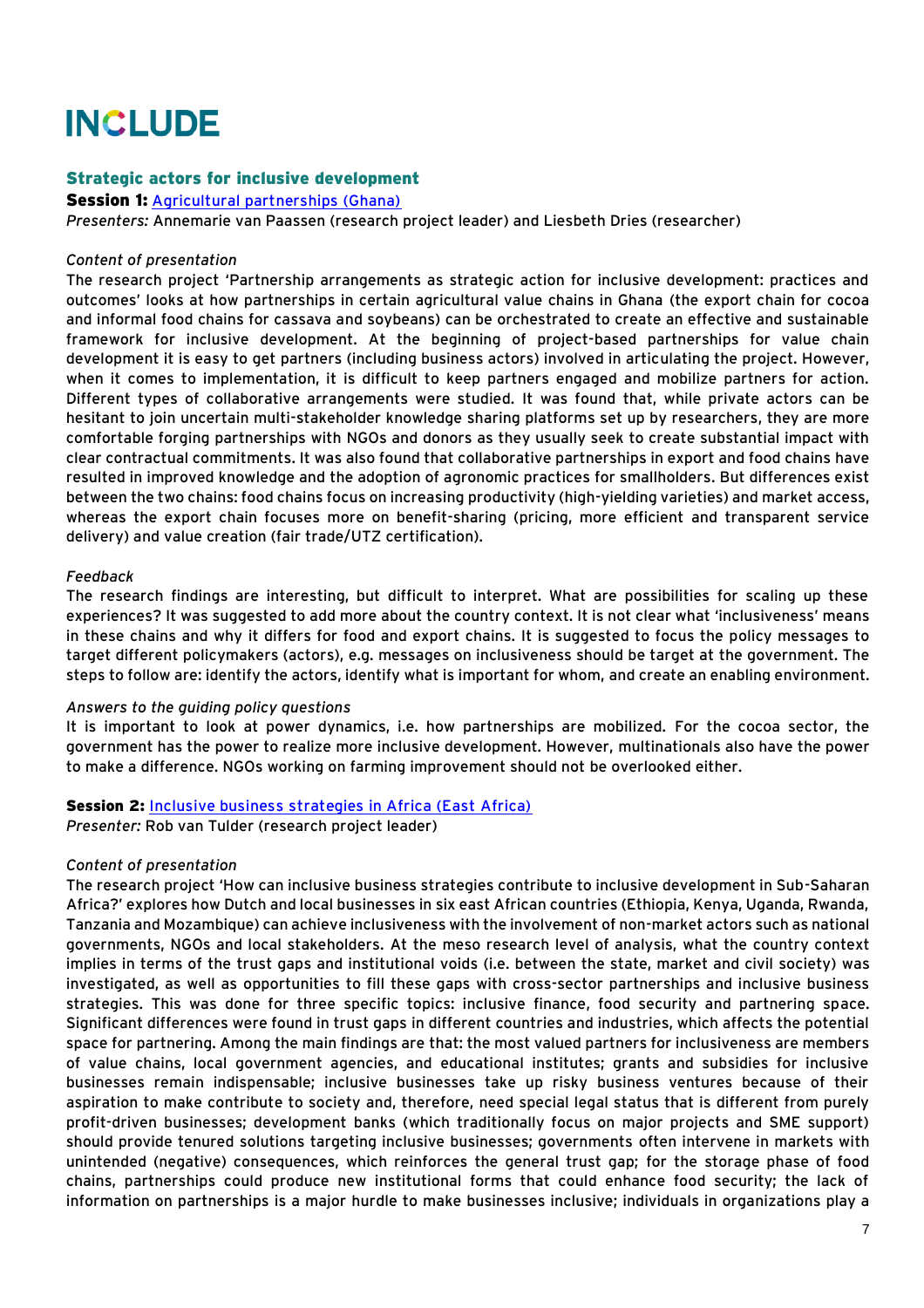crucial role in making partnerships a success; and the management of expectations is important as it creates a shared vision and accounts for different timeframes (especially between government and business).

#### *Feedback*

For the Ministry of Foreign Affairs, the views of Dutch companies on inclusiveness are most interesting. What is the best way for the Dutch government to promote inclusive finance, e.g. does the provision of public funds allow for inclusive finance in rural areas? What are the opportunities for establishing partnerships with stakeholders in countries with authoritarian regimes, like Rwanda? Economic stability and economic sustainability are indeed key for inclusiveness. It is not clear why a special legal status is needed for inclusive businesses.

#### *Answers to the guiding policy question*

Partnerships (e.g. with the government and NGOs) have the potential to realize more inclusive development. The country context is very important in order to identify opportunities for partnerships for inclusive business. It is vital that the state creates an enabling environment that also allows for private sector-led initiatives.

#### Session 3: [Economic empowerment and sex work \(Ethiopia/Kenya\)](http://includeplatform.net/wp-content/uploads/2016/05/One-pager-Interim-findings-Empowerment-and-sex-work.pdf)

*Presenters:* Naomi van Stapele (researcher) and Lorraine Nencel (research project leader).

#### *Content of the presentation*

The research project 'Creating opportunities? Economic empowerment, political positioning and participation of sex workers in Kenya and Ethiopia' looks at how sex workers in Kenya and Ethiopia can be supported by strategic actors to be economically empowered and how to make developments in the sector more inclusive. The economic empowerment of sex workers is greatly hampered by stigma (with different outcomes for male and female sex workers), as well as by the gap between policies/laws and practices regarding sex work. A greater understanding of people's 'money logic' is crucial to building economic empowerment programmes and can help counter the unintentional inequalities produced by such programmes. Money logic shapes how people relate to money. For example, money provided by an NGO may be perceived differently and, consequently, used differently by certain groups, than money from a savings and loan group. The project also found that the specific needs of communitybased organizations (CBOs) and their often sensitive position in poor communities, need to be taken into account in interventions by the government and NGOs. Strategic actors (government officials, justice system agents, NGOs and sex workers' organizations) agree on the need for more horizontal partnerships to combat HIV/AIDS, but they all report encountering major obstacles. For example, there is a huge bias against the qualitative and experience-based knowledge of sex worker-led organizations. The research also found that morality politics (which manifest differently in Kenya and Ethiopia), affect the potential of sex workers' to organize, their political positioning, and how individual sex workers see themselves. This ultimately has a negative impact on their individual economic empowerment. Sex workers' organizations should be involved in policy dialogue on sex work.

#### *Feedback*

Money logic is a very interesting concept, which is also relevant to other research projects on economic empowerment (e.g. female entrepreneurs) and seems to be at the heart of the research findings. This could be elaborated on more. Donor money is often used to develop legal frameworks and policies, rather than advocate for changes in behaviour and attitudes. Policymakers agree that a 'one-size-fits-all approach' is not appropriate. The plea for the involvement of sex workers' organizations in the dialogue on sex work is considered useful. Decriminalizing sex work will lead to more visibility, which could have unintended negative consequences. How can this be done in a way that does not threaten sex workers?

#### *Answers to the guiding policy question*

For the economic empowerment of vulnerable groups such as sex workers it is crucial to understand the money logic of the specific groups involved. Economic empowerment interventions must be tailored to particular situations. Policy interventions will be more successful if sex worker-led organizations are included in the dialogue as equal partners in the process. More horizontal partnerships between strategic actors (officials, justice system agents, NGOs and sex workers' organizations) are needed to improve inclusive development for sex workers, but relationships are sensitive and have to be built carefully. Policies and programmes should take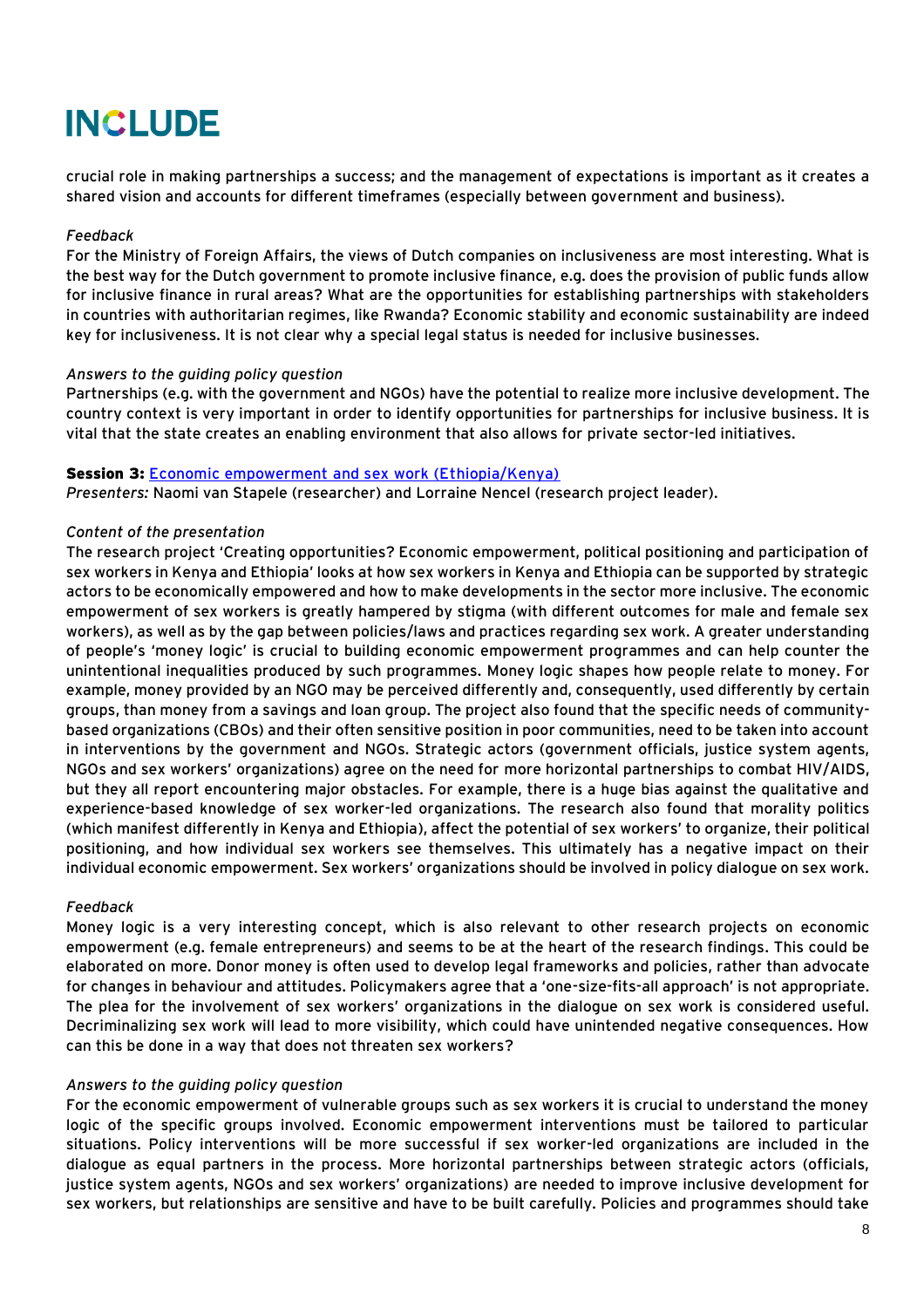into account sex workers' money logic for their successful economic empowerment. However, changing the attitude of the public towards sex work and reducing the (self-)stigmatization of sex workers remains a major challenge, regardless of the existing policies and legal frameworks. Programmes and policies to improve the position of sex workers (e.g. by decriminalizing sex work) risk unintended reverse outcomes as sex workers would become more visible.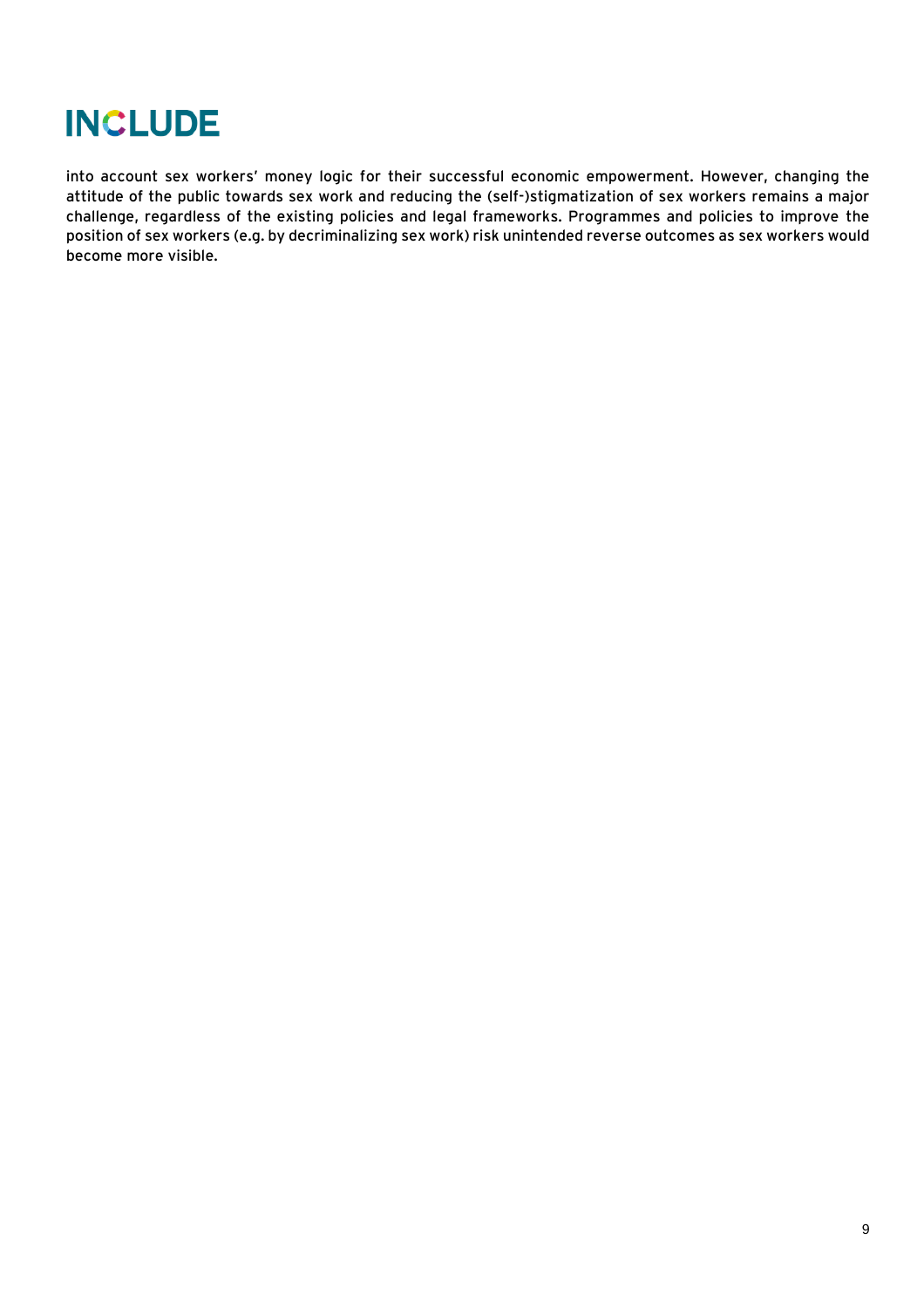#### Social protection

Session 1: [Maternity fee waiver in Kenya](http://includeplatform.net/wp-content/uploads/2016/05/One-pager-Interim-findings-Maternity-waiver-Kenya.pdf) *Presenter*: Chris Elbers (research project leader)

#### *Content of the presentation*

This study compares the impact and cost effectiveness of two social protection interventions in Kenya: Free Primary Care (FPC)/Free Maternal Care (FMC) and the Community Healthcare Plan (TCHP), which offers health insurance for dairy farmers in the informal sector. The key finding was that, due to significant overlaps in the packages and coverage offered by the interventions, the FPC/FMC interfered with the TCHP. Furthermore, TCHP enrolees had higher initial health expenditure, which dropped over time, while the FMC led to a reduction in the number of home deliveries and an increase in facility deliveries. Similarly, TCHP led to an increase in the use of antenatal care. However, both systems have challenges, for example, postponed payments to facilities under the FMC. To prevent overlaps, it is crucial to identify ongoing programmes and how they work before introducing new ones.

#### *Feedback*

This study is relevant because it addresses the Health Insurance Fund, an important instrument at the Dutch Ministry of Foreign Affairs, and may reduce gender inequality due to its focus on women. TCHP seems to be a private solution to a public problem and public-private partnerships may be key in this area. The central concern is whether cost recovery in private health systems could reach excluded groups. Policymakers think that cost recovery systems are more sustainable than systems that require constant government funding, yet it is difficult to establish the cost recovery of insurance in contexts with free healthcare. It would be useful to analyse the position of women in households and intra-household decisions, and how this affects the uptake of maternal health care services. By addressing the cost effectiveness of programmes, and linking this to inclusive development, the programmes could be compared using cost (public expenditure and out-of-pocket analysis), quality of care (preventive and curative), access by different groups including the very poor, targeting (reduction of leakage), sustainability, reliability, complementarity, and mortality rates.

#### *Answers to the guiding policy question*

The presentation did not make a cost effectiveness comparison of the programmes in a way that could help policymakers to know what to focus on. Due to the nature of the data available, it may not be easy to establish links to outcomes (such as a drop in the mortality rate), because the incidences are low and difficult to detect in relatively small samples. It is also difficult to look at targeting in the context of FMC or to attribute improved outcomes to the programme, because wellbeing has increased generally in the country. In addition, other factors, such as reaching a health facility in time, may be more important than health insurance. Going forward, the research group will compare the programmes on a scale based on several parameters, such as quality of care and cost, including out-of-pocket expenditure.

#### Session 2: [Social protection in the Afar region \(Ethiopia\)](http://includeplatform.net/wp-content/uploads/2016/05/One-pager-Interim-findings-SP-in-the-Afar-Region.pdf)

*Presenter*: Zeremariam Fre (research project leader)

#### *Content of presentation*

The research project 'Social protection for inclusive development in the Afar Region of Ethiopia (SPIDA)' seeks to evaluate the impact of social protection interventions in the Afar Region to ensure social security, enhance livelihoods and reduce economic problems. The preliminary results reveal three central features of the Productive Safety Net Programme (PSNP) and its implementation in the Afar region. First, implementation of the PSNP started much later in the Afar than in other parts of Ethiopia and was designed for a highland context, which makes it inappropriate for the pastoralists of the Afar. For example, the PSNP public works project focuses on soil and water conservation, not on Afar livestock reorientation. Asset building is yet to be implemented, because the implementers fear that people will default on repayments due to their religion (which does not approve of interest). Secondly, the capacity to implement the PSNP in the Afar is limited, partly because the region is expansive. Thirdly, women in the Afar are socially and culturally marginalized. In addition, due to extended drought, pastoralism is declining as a major source of livelihoods, with people diversifying into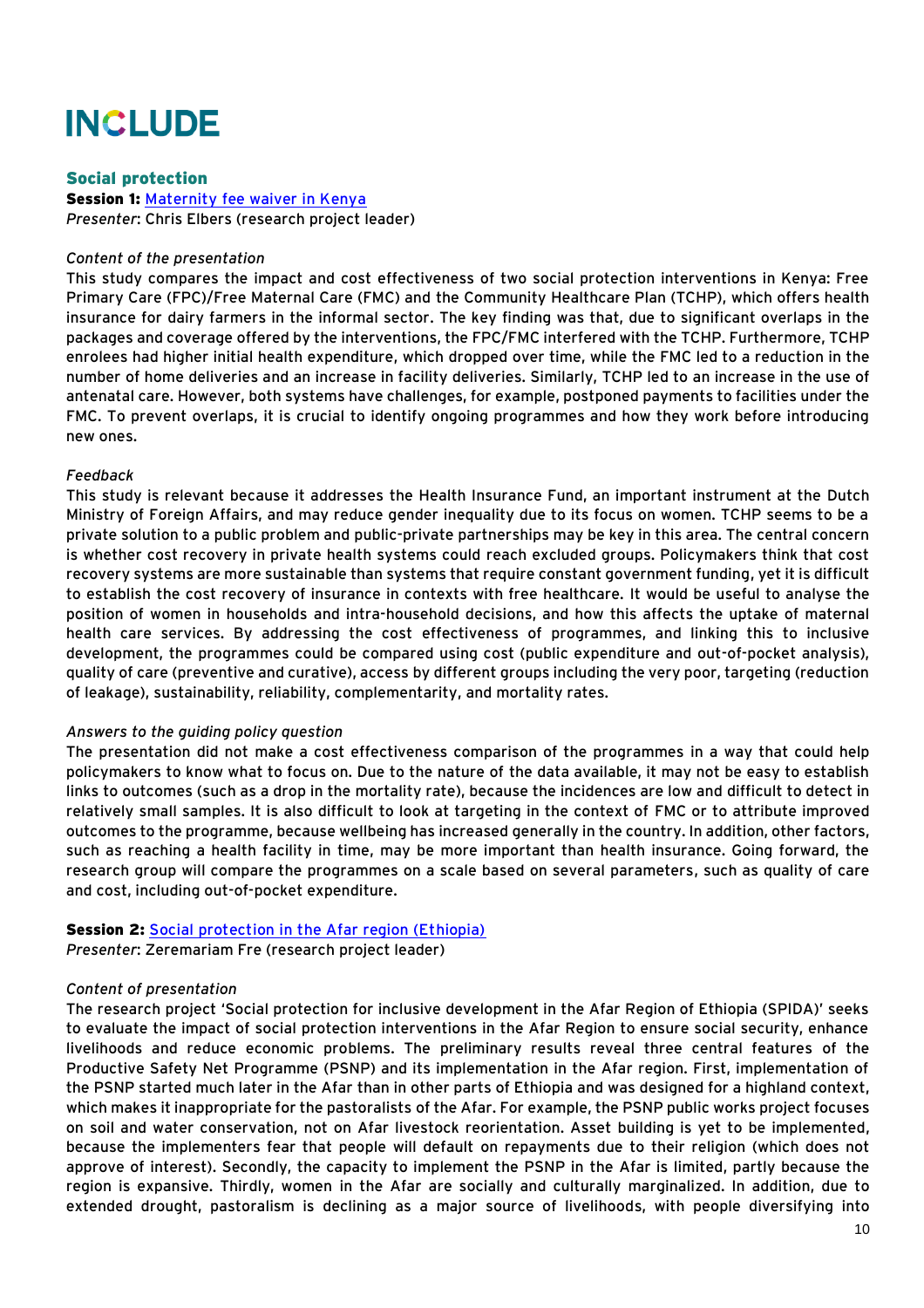sedentary farming and petty trade. There is also a deep-rooted tradition of reciprocity and solidarity between people in the Afar.

#### *Feedback*

The research group should elaborate on how the PSNP has been implemented in the Afar, including its coverage, how the components (transfers, productive assets, and livelihood diversification) are faring, and why they are inappropriate for the Afar. They should clarify outcomes that the study measures used, including whether or not the PNSP has enhanced people's voices, the programmes gender perspective, and its sustainability, including the role of the government in this. The research should also show the varied outcomes of the PSNP for youth, women and men and clarify whether or not leaders represent all groups and if there are tensions within groups over some groups not receiving support. Policymakers asked the research project to suggest appropriate interventions and outline how the PSNP can be modified for the Afar region. They also suggested that the research group explain whether or not it is possible to establish an integrated social protection scheme that combines formal and informal social protection strategies. Other aspects of the Afar, such as political alliances, ethnicity and history of service provision, are important in understanding inclusivity. The research needs to document government initiatives implemented to alleviate the challenges that the people face, such as mobile schools and mobile health centres. The study's focus on marginalized and discriminated groups is important for inclusive development. The cost of modifying the PSNP is also of interest to policymakers.

#### *Answers to the guiding policy question*

Context is important in the design and implementation of programmes. The research group will measure the outcomes of the PSNP, including implications for food security and assets (livestock).

### **Session 3: [Weather index insurance for Ethiopian farmers](http://includeplatform.net/research-group/cost-effectiveness-integrating-weather-index-agricultural-insurance-productive-safety-net-program-ethiopia/)**

*Presenter*: Zenebe Gebreegziabher (researcher)

#### *Content of the presentation*

This study investigates whether or not weather index insurance (WII) can be a form of social protection and integrated cost effectively into existing PSNP (PSNP+WII) and Agricultural Input Coupons (PSNP+AICs). The study is in the preliminary stages and the presentation drew on the findings of an impact study on the Horn of Africa Risk Transfer for Adaptation (HARITA) project, conducted in the Tigray region of northern Ethiopia in 2015. From the study, uptake of WII in Ethiopia appears to be very low. Further, the mean comparison of sample rural households in treatment and control groups revealed that, in the medium term, the adoption of WII led to improvements in agricultural investment (such as the use of fertilizers and hybrid seeds), yield and access to finance. Similar studies in India and Ghana indicate that WII has strong potential for agricultural development, although weather variability and an incomplete insurance market may hinder its development.

#### *Feedback*

Policymakers suggested that the research establish the reasons for the low coverage and uptake of WII. The spatial resolution of WII needs to be clarified and households that have adopted WII disaggregated to understand its dynamics. The research should also seek to explain whether the good rains experienced this year would affect the baseline results gathered during the drought. Concerns about WII include whether or not there are farmers willing and able to adopt it, the complexity of WII for the poorest, its suitability for the poor and vulnerable, and the number of farmers who would need to take WII for it to be sustainable. Also, it would be useful to explain how WII compares to alternative strategies, such as drought resilience (disaster risk management). The research should suggest how social protection can move from 'protective' to become more 'productive' and identify the risks of the intervention and how they can be mitigated. It is also important to explain how to measure the cost effectiveness of WII and AICs and the implications of scaling up (or how to provide subsidies on a large scale). WII is relevant because it links safety nets, cash transfers and development activities. This presents a move away from more protective to promotive and productive forms of social protection. In this sense, it has the potential to offer a private solution to a public problem for the very poor. The central concern for policymakers is which of the two programmes would be more cost effective (PSNP+WII or PSNP+AICs).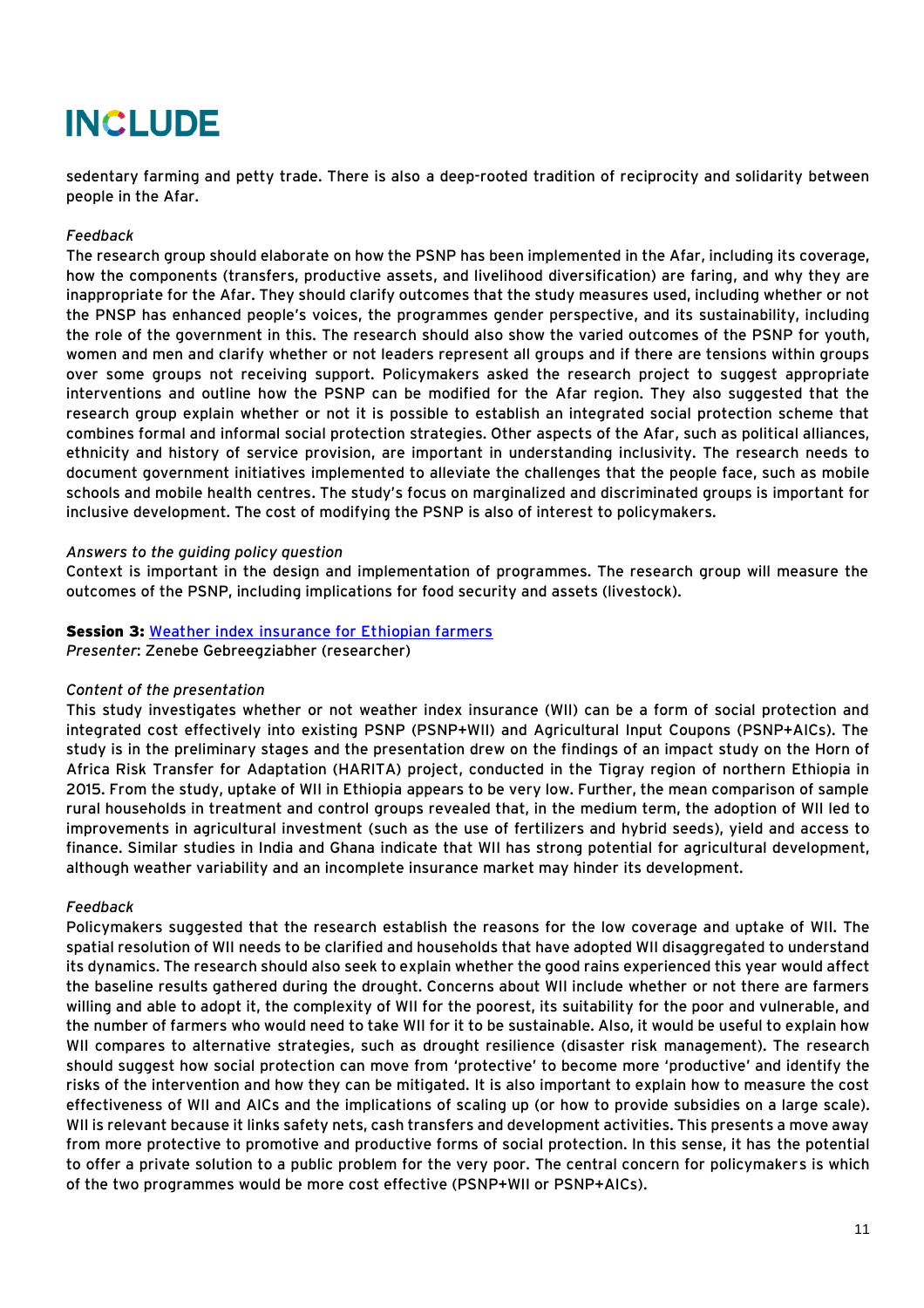*Answers to the guiding policy question*  The study is at the initial stages and, hence, is not able to respond to the guiding policy questions.

Session 4: [Social and health policies for inclusive growth \(SPHIG\) \(Kenya/Ghana\)](http://includeplatform.net/wp-content/uploads/2016/05/Pouw_interim-findings.pdf) *Presenters*: Nicky Pouw (research project leader) and Katja Bender (researcher)

#### *Content of the presentation*

This research project compared cash transfers (CTs) with social health protection policies (SHP) in Kenya and Ghana. The findings reveal that whereas, in Kenya, implementation has been slow and incremental, in Ghana, it is rapidly moving towards a universal approach. In Kenya, CTs started as isolated programmes, then moved towards integration to include universal health services. The political will to implement social protection is higher in Ghana than in Kenya. Ghana has formulated a strategy that integrates health and social protection. Overall, CTs seem to change the relationship between the government and its citizens. This is because of cash transfer politics, as governments have made social protection part of their campaign agenda, which has implications for sustainability. Furthermore, both countries have had their own challenges with the decentralization of social protection programmes and informal institutions, and there are constraints imposed by the health infrastructure and policies. Although CTs are invested in education, food, and medicine, they have not resulted in a noticeable reduction in monetary poverty. Formal health care utilization has gone up, often replacing traditional healers. At the community level, CTs are accompanied by jealousy and complaints of exclusion, increased family demands, and dependency on programmes.

#### *Feedback*

The research project should conduct a political economy analysis, examining the evolution of CTs, who influences the programmes, whether there is political will to bring about change, and the model on which formal social protection systems are built. It should also clarify the theory of complementarity employed in the analysis and how cost effectiveness is measured. It would be useful to link the outcomes of CT programmes to inclusive growth, especially in terms of effects on youth and women, and show the impact of CTs on nutrition. Some recommendations appear to focus on the impact on poverty, yet the transfers are too small to make an appreciable difference. Look at targeting to explain jealously between beneficiaries and non-beneficiaries. Policymakers would find an explanation of the sustainability of the system useful, especially long-term financing and interactions between actors at the local level. In addition, the project could explore attitudes towards risks, preferences, and how beneficiaries use the money that they receive. Finally, the project should incorporate lessons learnt from Western models and explain the impact of CTs on intergenerational poverty.

#### *Answers to the guiding policy question*

Subsequent analysis will focus on the interaction effects of social policies, with a focus on health and nutrition, labour productivity, and education, and will include cost effectiveness analysis.

#### Session 5: [Social protection in Uganda](http://includeplatform.net/wp-content/uploads/2016/05/One-pager-Interim-findings-SP-in-Uganda.pdf)

*Presenter*: Franzisca Gassman (research project leader)

#### *Content of the presentation*

The research project 'Building the economic case for investment in social protection in Uganda' compares the cost effectiveness of the Expanding Social Protection (ESP) flagship programme and Social Assistance Grants for Empowerment (SAGE) to generate empirical evidence on how social transfers develop human capital, enhance household productive capacities, and improve local economic outcomes. Political will for social protection in Uganda is growing, but non-contributory schemes such as social insurance still lack sufficient funding and are seen as a cost. The government seeks to discontinue the Vulnerable Family Grant (VFG) while the Senior Citizen Grant (SCG) is limited in coverage, as only 7% of the population is eligible. Through microsimulation, using national panel data on household income, school enrolment, child nutrition, and adult health, the study sought to establish causal relationships. Results show that social protection leads to an increase in household income, school enrolment, and educational attainment, a decrease in the number of sick days, and an improvement in child and adult health. Results also show that the effect is larger for the SCG than the VFG;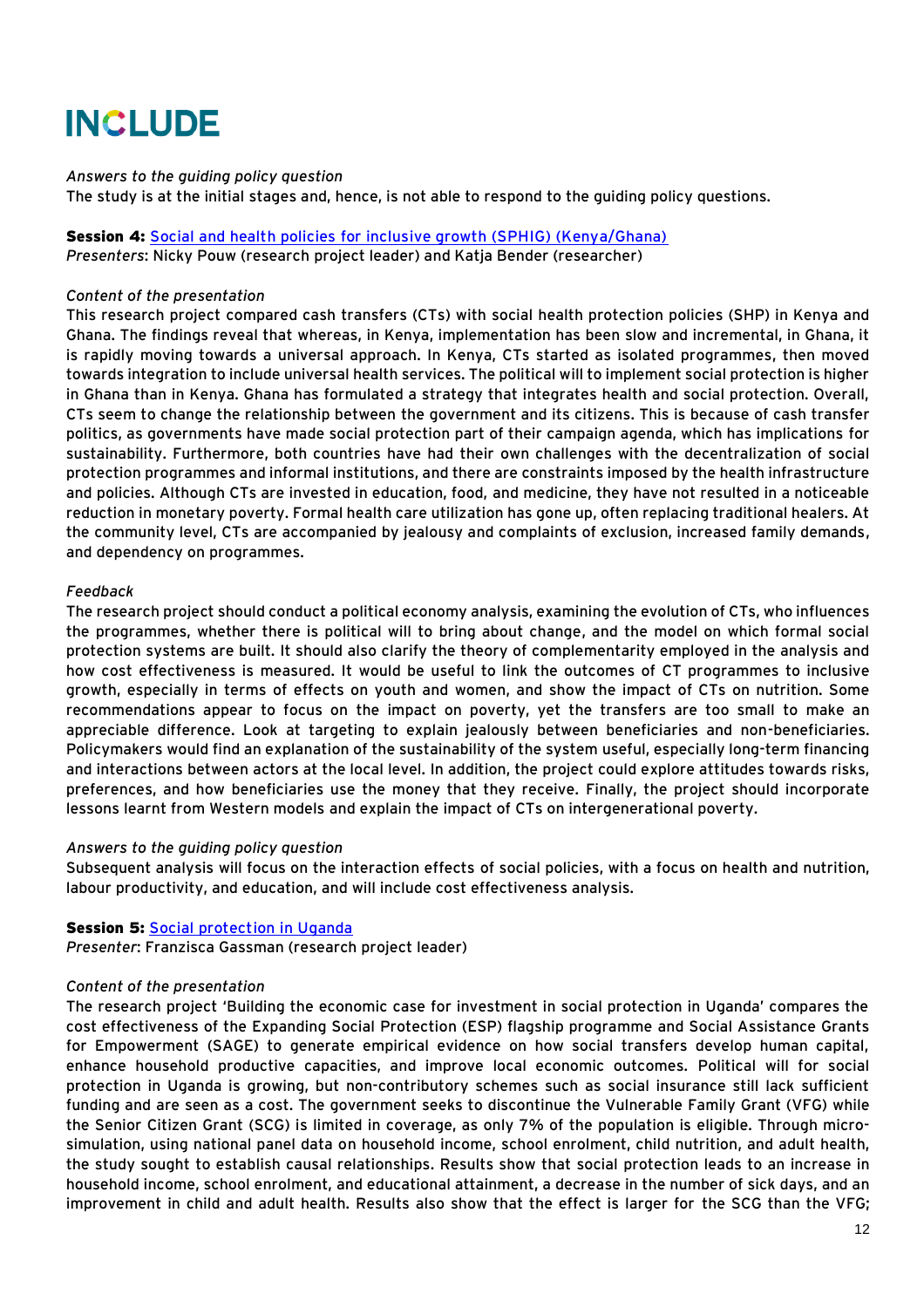however, while the health returns are large, education returns need time to manifest and there may be other positive returns in the long run. These results are consistent with those in Lesotho and Cambodia.

#### *Feedback*

Policymakers suggested considering the equilibrium effects, establishing the local multiplier effect, and comparing the micro and macro effects of the programmes. The opined that it would also be useful to explain the extent to which the results depend on changes in infrastructure, and whether or not investment in education and health facilities is need to make them accessible to everyone. Scale could also be considered in estimating returns. It would also be useful to know whether the focus on human capital should be from the supply or demand side. In addition, it would be useful to clarify the variables used because education and income variables are controversial. Policymakers would also find it useful to know the transmission channels from social protection to inclusive growth and development. The rate of return is large, which has implications for who will uptake the findings. However, transfers should not be seen solely as an investment, because if people are poor it is important that they consume and this is not a waste of funds. Disaggregated results for urban and rural areas and between target groups (men and women) may also be useful. It would be interesting to know if more education leads to extra income and the return per level of education. Policymakers wondered if the model could show whether or not return on education is effective in the long term. The focus on inclusion is important due to renewed interest in reaching the bottom of the pyramid. For donors, priorities need to be set because investments in (health and educational) infrastructure and social protection go hand-in-hand.

#### *Answers to the guiding policy question*

Investing in poor and vulnerable people improves human capital, and social protection should be part of the government's overall investment agenda. The decision to abolish the VFG might not be wise from a business perspective, because it offers more value for money than other forms of social protection.

#### Session 6: [Social protection through maternal health programmes \(Kenya\)](http://includeplatform.net/wp-content/uploads/2016/05/One-pager-Interim-findings-Health-programmes.pdf)

*Presenter:* Stephen Okumu (researcher)

#### *Content of the presentation*

The research project on 'Inclusive growth through social protection in maternal health programmes in Kenya', led by Sonja Merten, aims to compare the cost effectiveness of the maternity voucher system with the free maternity services scheme (taxation-based funding) in Kenya. Interim findings show that wealthier middle-class women benefit most from free maternity services as well as from the voucher system. And, although the poorest (i.e. young and unmarried) women access free maternity services to some extent, they are not reached at all by the voucher system, which is targeting them, as, being illiterate, they do not know how to make use of a paper voucher. The free maternity services programme is also not widely used by the poorest, because it does not cover additional costs (e.g. laboratory costs). Gender relations in households play a role in the use of these programmes as women often need their husbands' permission to access health services. Mobilizing resources often takes the poor too much time, resulting in the loss of the child (or the mother). Moreover, due to the mismanagement of funds (devolution of corruption), county governments have not created the additional space and medical staff needed in health centres, which has put the quality of (public) health care under pressure. Hence, a policy recommendation is to mobilize resources to ensure an adequate level of quality services, without externalizing costs to the users of free maternity services.

#### *Feedback*

In relation to the policy recommendation, policymakers asked: To whom is the policy message addressed? There is also a discrepancy between the research questions, which is about the financial aspects of health systems, and the recommendation, which is about the supply of health care. A clear outline is needed as to who should be targeted by vouchers and how to identify and engage with these target groups. Practices in Mali and Mozambique include the use of new technology, i.e. texting the poor. However, this may not work for the poorest in Kenya, as they do not use mobile phones. Additional research into the trading of vouchers is needed. Health insurance systems also do not seem to be an option for the poorest, as they cannot afford to pay the premiums. The quality of public health care in Kenya is deplorable. It should be noted that the middle class may push the poor aside in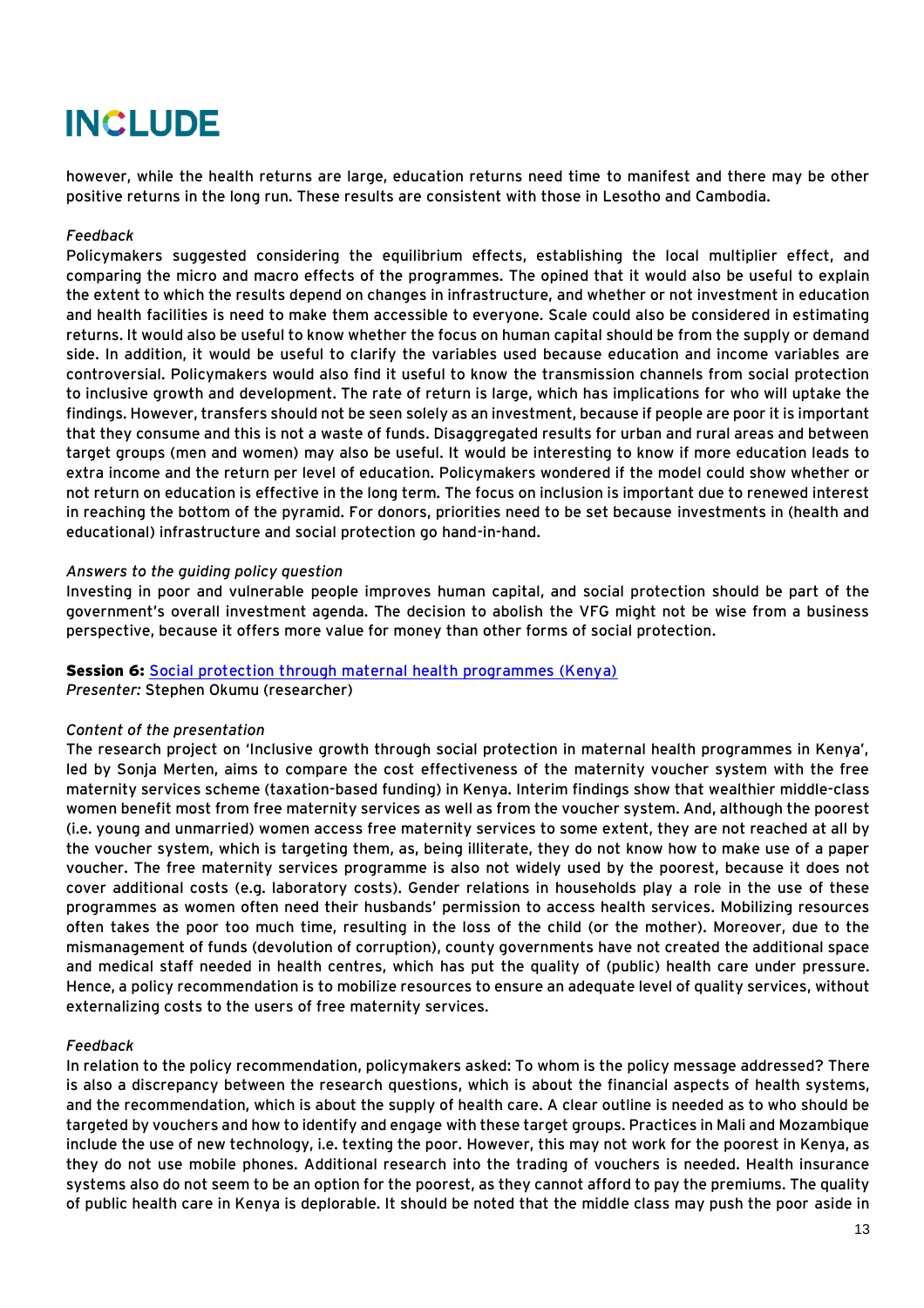free or subsidized health care schemes when the quality of care increases, as research in Indonesia has shown. About the effectiveness of the schemes: It is not clear if 'effectiveness' refers to cost effectiveness or to outcomes (e.g. attended deliveries, human lives saved). And, if cost effectiveness is intended, a methodological problem arises in terms of measurement: the two specific policies studied are of rather recent date, while cost effectiveness analysis requires a longer timeframe (at least 10 years). It is also not clear if cost effectiveness is assessed at the household or individual level.

#### *Answers to the guiding policy question*

In Kenya, free maternity systems are more expensive than the voucher system, but neither scheme (particularly the voucher system) reaches the poorest women, who cannot pay health insurance premiums either. The effectiveness of the different systems in promoting inclusive development outcomes very much depends on political and economic institutional contexts.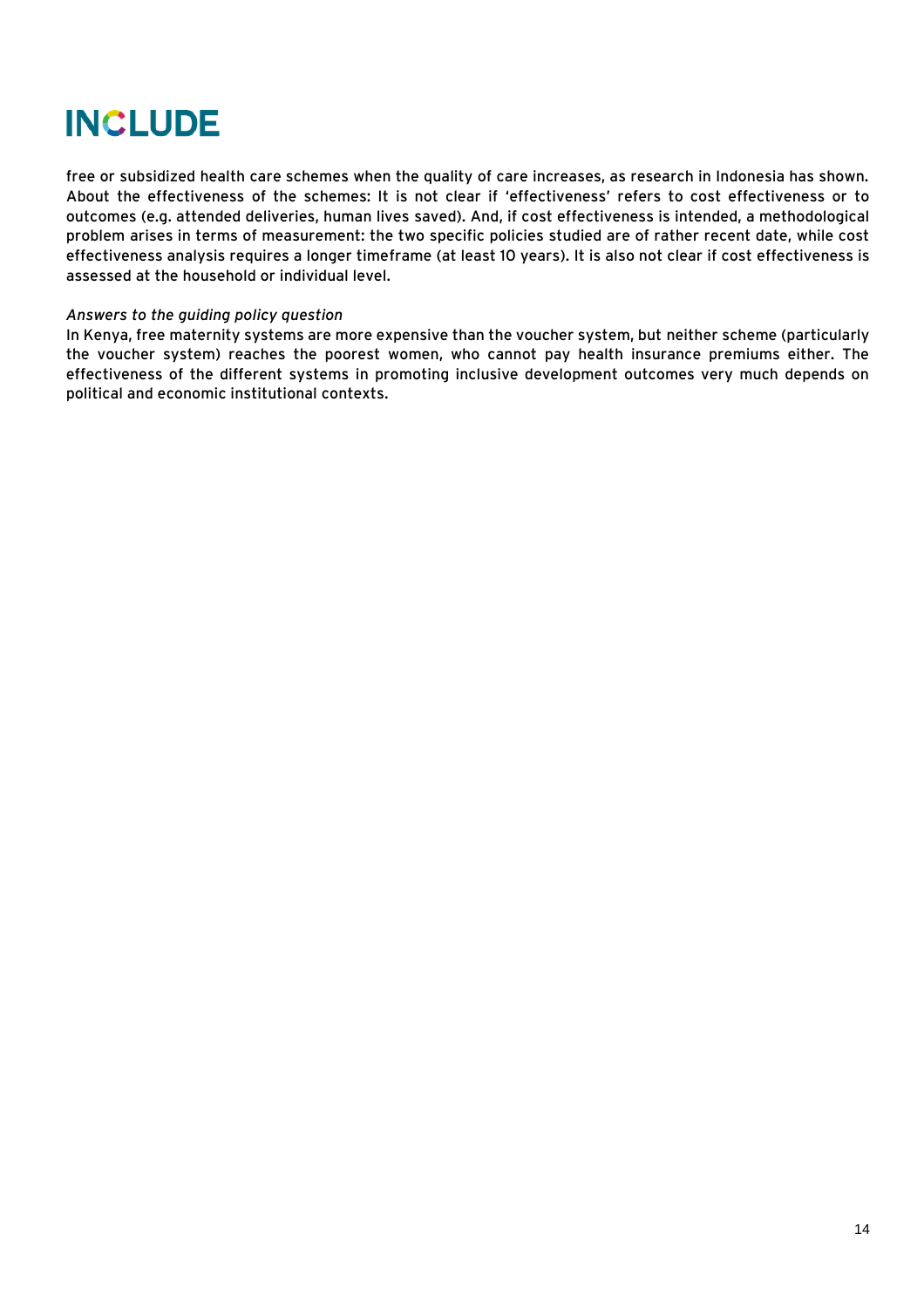#### Closing session

In the closing session, the INCLUDE Steering Group chair, Isa Baud, highlighted the three main INCLUDE themes (productive employment, strategic actors for inclusive development and social protection) and the unique and interactive way in which INCLUDE research projects are organized, with stakeholders and end users being involved in the design phase and in all stages of the research. She also highlighted the connections between the three main INCLUDE themes, which are becoming increasingly apparent, particularly between entrepreneurship and productive employment and the employment dimensions of social protection interventions. Lastly, she discussed power inequalities and the way that the vulnerable are represented at the government level or, conversely, dissociate from the state in order to protect their own identity.

A comprehensive outline of the findings for the three themes was presented by Annemarie van de Vijsel, Peter van Bergeijk and Obadia Miroro (all from the INCLUDE Secretariat) and can be found [here.](http://includeplatform.net/research-policy-dialogue-highlights-importance-partnerships-knowledge-sharing-inclusive-development/)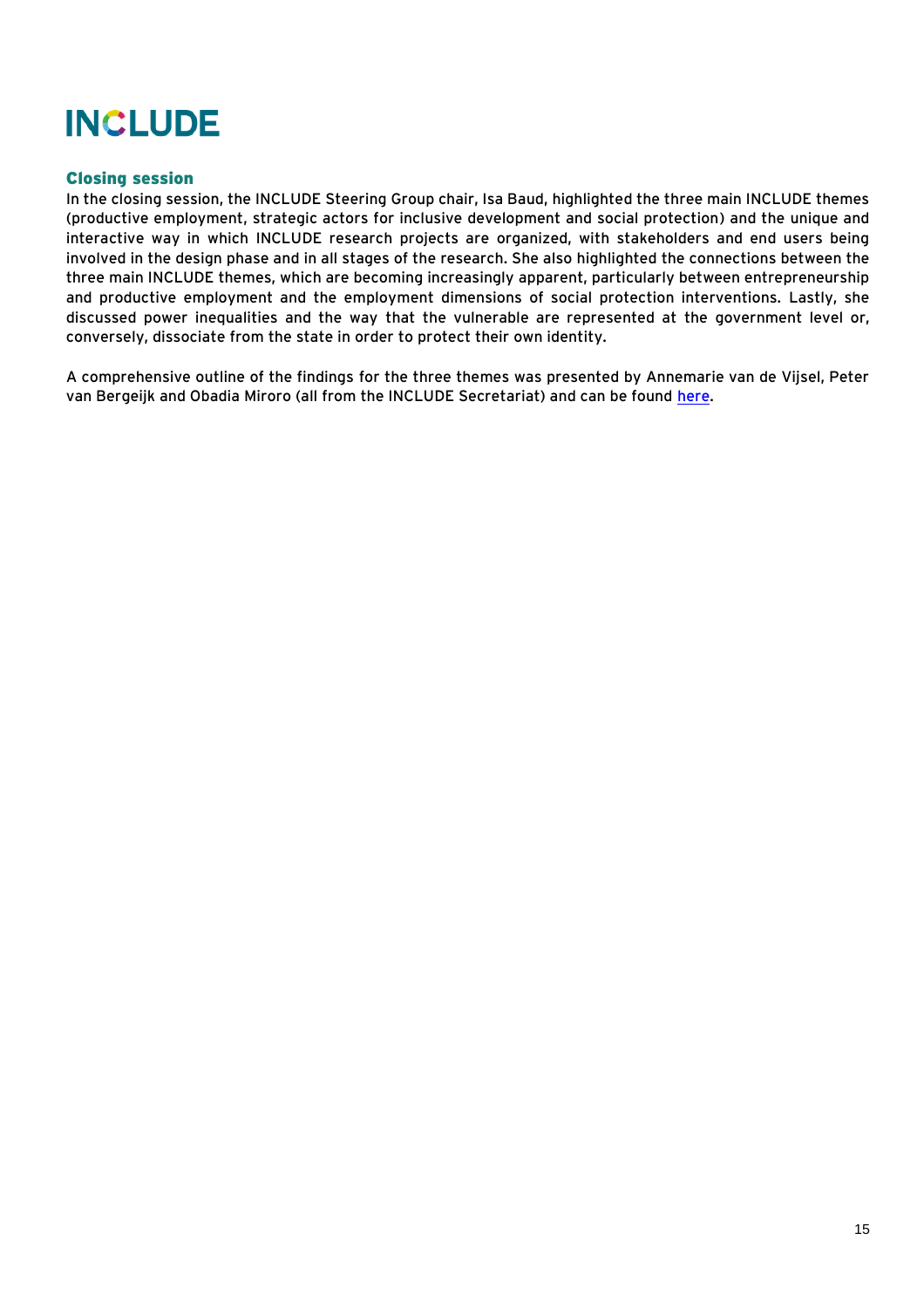Research-policy dialogue report 30 September 2016

### Appendix 1: Outline

#### How to make development policies in Africa more inclusive? A research-policy dialogue

Date and time: Friday, 30 September 2016 Venue: Leiden University, Pieter de la Court Building, Wassenaarseweg 52, Leiden, Room 1A.01 Time: 8.45–17.30, followed by drinks

#### **Background**

During the INCLUDE platform meeting in Zambia last May, the interim findings and policy implications of the 17 INCLUDE research projects were presented and discussed with platform members. The resulting discussions were interesting and sometimes challenging, yet all participants (researchers and platform members) indicated that more time was needed for more detailed discussion and meaningful feedback on the results and policy implications, as well as for informal exchange. In addition, platform members have requested a process in which policy recommendations are jointly defined, not by researchers in isolation, but in a true dialogue with policy stakeholders. In the twilight zone between research results and policy making, questions arise, such as: How can interim findings provide answers to existing policy questions? And, what additional knowledge is needed?

In response, INCLUDE has scheduled an entire day on Friday, 30 September for researchers to present the (updated) interim findings of their research projects in more detail. Based on these findings, a joint and open dialogue on policy implications will then take place with policy stakeholders. Invited policy stakeholders are Dutch platform members and senior officials from the Netherlands Ministry of Foreign Affairs who work on inclusive development issues. Researchers from the other groups will provide input on policy-relevant cross-linkages with their own project. A synthesis of the discussions will serve as input for current and upcoming INCLUDE activities, as well as INCLUDE's knowledge base.

#### INCLUDE's knowledge agenda

INCLUDE's overarching theme is: Making Development in Africa More Inclusive. Three sub-themes have been identified that focus on key aspects of inclusive growth and the elimination of extreme poverty in African partner countries: productive employment, strategic actors for inclusive development, and social protection.

- Productive employment: This theme aims to support research on productive employment in partner countries in Sub-Saharan African and stimulate a research-supported dialogue on employment promoting policies.
- Strategic actors for inclusive development: This theme investigates the role that strategic actors (actors with the [potential] power to overcome political obstacles to change) can play in implementing policies that favour long-term inclusive development.
- **Social Protection:** This theme aims to provide insights into the cost effectiveness of social protection interventions in achieving inclusive growth, compared to other social policies with the same objective.

#### Structure of the day

In three parallel sessions and five consecutive rounds, the interim findings and policy implications of each research project will be discussed for one hour. After a 20-minute presentation by the research group on the interim findings, a platform member and policymaker will give feedback on the policy implications and a project leader of another research group will give feedback on any cross-linkages. This will be followed by a moderated discussion with the audience.

The guiding policy questions for the discussion in the parallel sessions are as follows: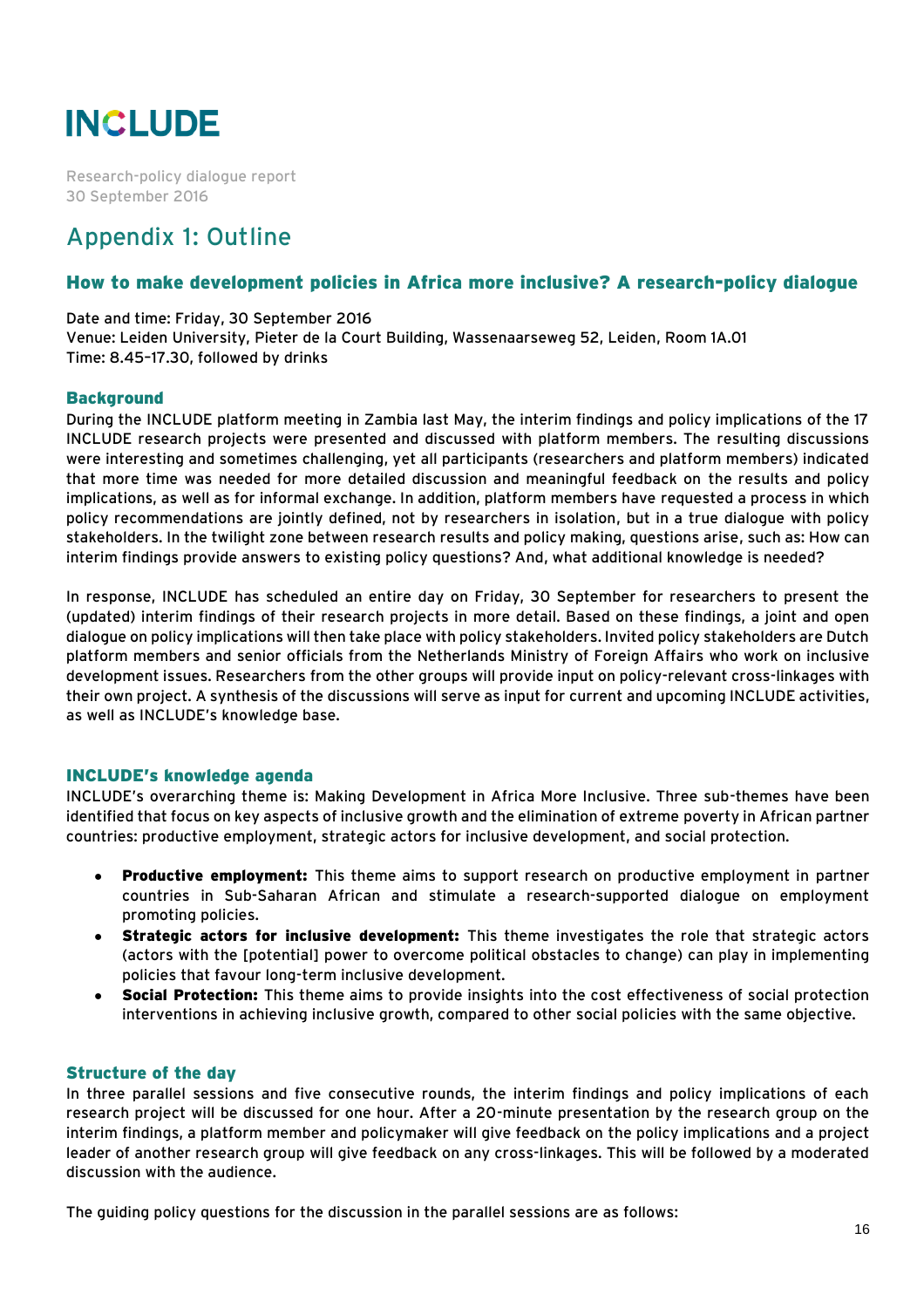Productive employment:

- What are the constraints faced by MNOs and dynamic entrepreneurs in realizing more productive employment?
- How can donors and policymakers help achieve more productive employment?

Social protection:

- What is more effective in promoting maternal health: vouchers, community-based health insurance (CBHI) or free maternity services?
- More generally, which intervention is the most effective in promoting inclusive development outcomes?

Strategic actors for inclusive development:

- Who has the power to realize more inclusive development? (for sex workers, smallholder farmers e.g. in global value chains, ethnic groups, and informal sector workers)
- Do these specific groups have the power themselves or are there groups that support them?
- Do MNOs or businesses want to promote inclusiveness?
- What are the strategies used by marginal groups to keep the state at a distance?

Researchers will be invited, based on the literature review, to reflect on the relevance of their findings in a broader context, both regionally and thematically. For example, to what extent are the findings on Dutch flower farms in Kenya also relevant to Ethiopia (different country) or to Dutch manufacturing companies in Kenya (different sector)?

Participants are invited to create their own day programme (depending on their area of interest) by switching between the thematic parallel sessions throughout the day. There will be 15 minute coffee breaks between the consecutive rounds to allow for participants to change rooms. Plenty of time has been scheduled for informal exchange.

Research groups will be represented by their project leader or suitable representative. Research group members in the Netherlands are also most welcome to participate.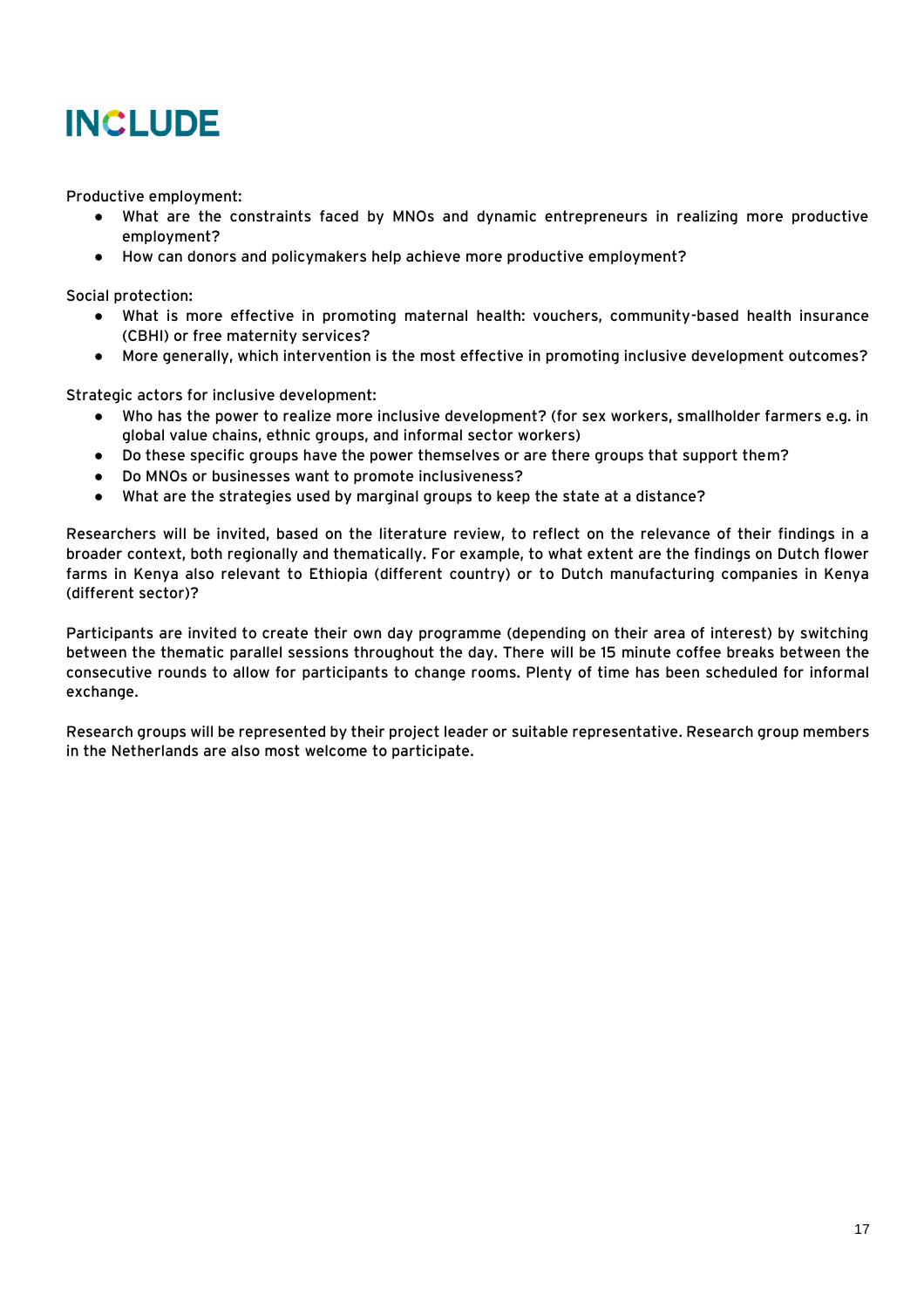Research-policy dialogue report 30 September 2016

### Appendix 2: Programme

#### How to make development policies in Africa more inclusive? A research-policy dialogue 08.45–09.15 Arrival and registration (Room 1A.01)

09.15–09.30 Welcome and opening by Isa Baud, Chair of INCLUDE Steering Group (Room 1A.01)

09.30–17.00 Break-out sessions: presentation of research findings and dialogue with policymakers

| Research theme     |                         | Strategic actors                                                                                                                                                                                                   | Social protection                                                                                                                                                                                                                                       | Productive employment                                                                                                                                                                                  |
|--------------------|-------------------------|--------------------------------------------------------------------------------------------------------------------------------------------------------------------------------------------------------------------|---------------------------------------------------------------------------------------------------------------------------------------------------------------------------------------------------------------------------------------------------------|--------------------------------------------------------------------------------------------------------------------------------------------------------------------------------------------------------|
| Room               |                         | 1A.37                                                                                                                                                                                                              | 0A.33                                                                                                                                                                                                                                                   | 1A.01                                                                                                                                                                                                  |
| Moderator          |                         | Karin Nijenhuis                                                                                                                                                                                                    | Frank van Kesteren                                                                                                                                                                                                                                      | Marleen Dekker                                                                                                                                                                                         |
| 09.30-<br>10.30    | Round 1                 | <b>Agricultural partnerships</b><br>(Ghana)<br>Project leader:<br>Annemarie van Paassen                                                                                                                            | Maternity fee waiver in<br>Kenya (Kenya)<br>Project leader:<br><b>Chris Elbers</b>                                                                                                                                                                      | <b>Feeder road development</b><br>(Ethiopia)<br>Project leader: Maggi<br>Leung<br>Presentation:<br>Frank van Steenbergen                                                                               |
|                    |                         | Panel<br><b>MFA: Otto Genee</b><br><b>INCLUDE: Dennis Arends</b><br>RC: Rob van Tulder                                                                                                                             | Panel<br><b>MFA: Louise Anten</b><br><b>INCLUDE: Nicholas</b><br>Awortwi<br>RC: Stephen Okumu                                                                                                                                                           | Panel<br><b>MFA: Anouk Baron</b><br><b>INCLUDE: Roel van der</b><br>Veen<br>RC: Zenebe<br>Gebreegziabher                                                                                               |
| $10.45 -$<br>11.45 | Round<br>$\overline{2}$ | <b>Inclusive business</b><br>strategies in Africa (East<br>Africa)<br>Project leader: Rob van<br>Tulder<br>Panel<br><b>MFA: Otto Genee</b><br><b>INCLUDE: Roel van der</b><br>Veen<br>RC: Annemarie van<br>Paassen | Social protection in the<br>Afar region (Ethiopia)<br>Project leader:<br>Zeremariam Fre<br>Panel<br><b>MFA: Anke van Dam</b><br><b>INCLUDE: Nicholas</b><br>Awortwi<br><b>RC: Morag Goodwin</b>                                                         | <b>Empowering female</b><br><b>Ugandan entrepreneurs</b><br>(Uganda)<br>Project leader: Henny<br>Romijn<br>Panel<br><b>MFA: Louise Anten</b><br><b>INCLUDE: Isa Baud</b><br><b>RC: Lorraine Nencel</b> |
| $12.00 -$<br>13.00 | Round<br>3              |                                                                                                                                                                                                                    | <b>Weather insurance for</b><br><b>Ethiopian farmers</b><br>(Ethiopia)<br>Project leader: Alex Wong<br><b>Presentation: Zenebe</b><br>Gebreegziabher<br>Panel<br>MFA: Wilma van Esch<br><b>INCLUDE: Harrie Oostingh</b><br>RC: Frank van<br>Steenbergen | <b>Productive employment in</b><br>segmented markets<br>(Kenya)<br>Project leader: Jane<br>Mariara<br>Panel<br>MFA: Melle Leenstra<br><b>INCLUDE: Erwin Bulte</b><br>RC: Chibuike Uche                 |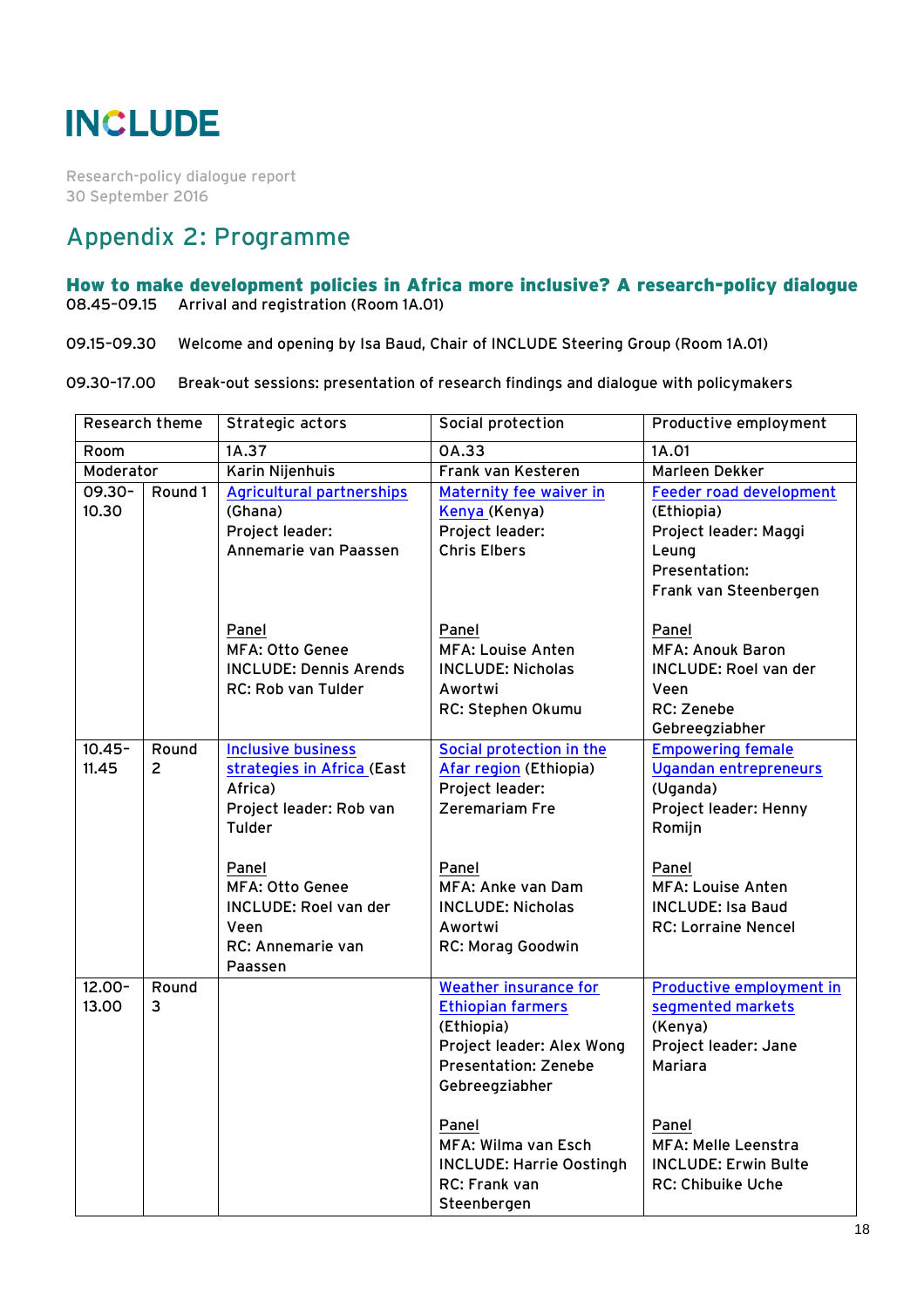#### 13.00–14.30 Lunch in FSW restaurant (ground floor) and group photo

| Research theme |         | Strategic actors                                  | Social protection           | Productive employment              |
|----------------|---------|---------------------------------------------------|-----------------------------|------------------------------------|
| Room           |         | 1A.37                                             | 0A.33                       | 1A.01                              |
| Moderator      |         | Saskia Hollander                                  | Rafael Guerreiro Osório     | Marleen Dekker                     |
| $14.30 -$      | Round   | Economic empowerment                              | Social and health policies  | <b>Multinational businesses in</b> |
| 15.30          | 4       | and sex work                                      | for inclusive growth        | <b>Africa</b>                      |
|                |         | (Kenya/Ethiopia)                                  | (SPHIG)                     | (Kenya/Nigeria)                    |
|                |         | Project leader: Lorraine                          | (Kenya/Ghana)               | Project leader: Chibuike           |
|                |         | Nencel                                            | Project leader: Nicky Pouw  | Uche                               |
|                |         |                                                   |                             |                                    |
|                |         | Panel                                             | Panel                       | Panel                              |
|                |         |                                                   | <b>MFA: Anouk Baron</b>     | <b>MFA: Melle Leenstra</b>         |
|                |         | MFA: To Tjoelker<br><b>INCLUDE: Dennis Arends</b> | <b>INCLUDE: Robert-Jan</b>  | <b>INCLUDE: Roel van der</b>       |
|                |         |                                                   | <b>Scheer</b>               | Veen                               |
|                |         | RC: Henny Romijn                                  | RC: Franziska Gassmann      | RC: Jane Mariara                   |
|                |         |                                                   |                             |                                    |
| $15.45 -$      | Round 5 | Social protection through                         | Social protection in        |                                    |
| 16.45          |         | maternal health                                   | <b>Uganda</b>               |                                    |
|                |         | programmes (SP; Kenya)                            | (Uganda)                    |                                    |
|                |         | Project leader: Sonja                             | Project leader:             |                                    |
|                |         | Merten                                            | Franziska Gassmann          |                                    |
|                |         | <b>Presentation: Stephen</b>                      |                             |                                    |
|                |         | Okumu                                             |                             |                                    |
|                |         |                                                   |                             |                                    |
|                |         | Panel                                             | Panel                       |                                    |
|                |         | MFA: To Tjoelker                                  | <b>MFA: Wilma van Esch</b>  |                                    |
|                |         | <b>INCLUDE: Robert-Jan</b>                        | <b>INCLUDE: Erwin Bulte</b> |                                    |
|                |         | <b>Scheer</b>                                     | <b>RC: Chris Elbers</b>     |                                    |
|                |         | <b>RC: Nicky Pouw</b>                             |                             |                                    |
|                |         |                                                   |                             |                                    |

17.00–17.30 Closing session, moderated by Isa Baud (Room 1A.01)

17.30–19.00 Drinks (Room 3A.06)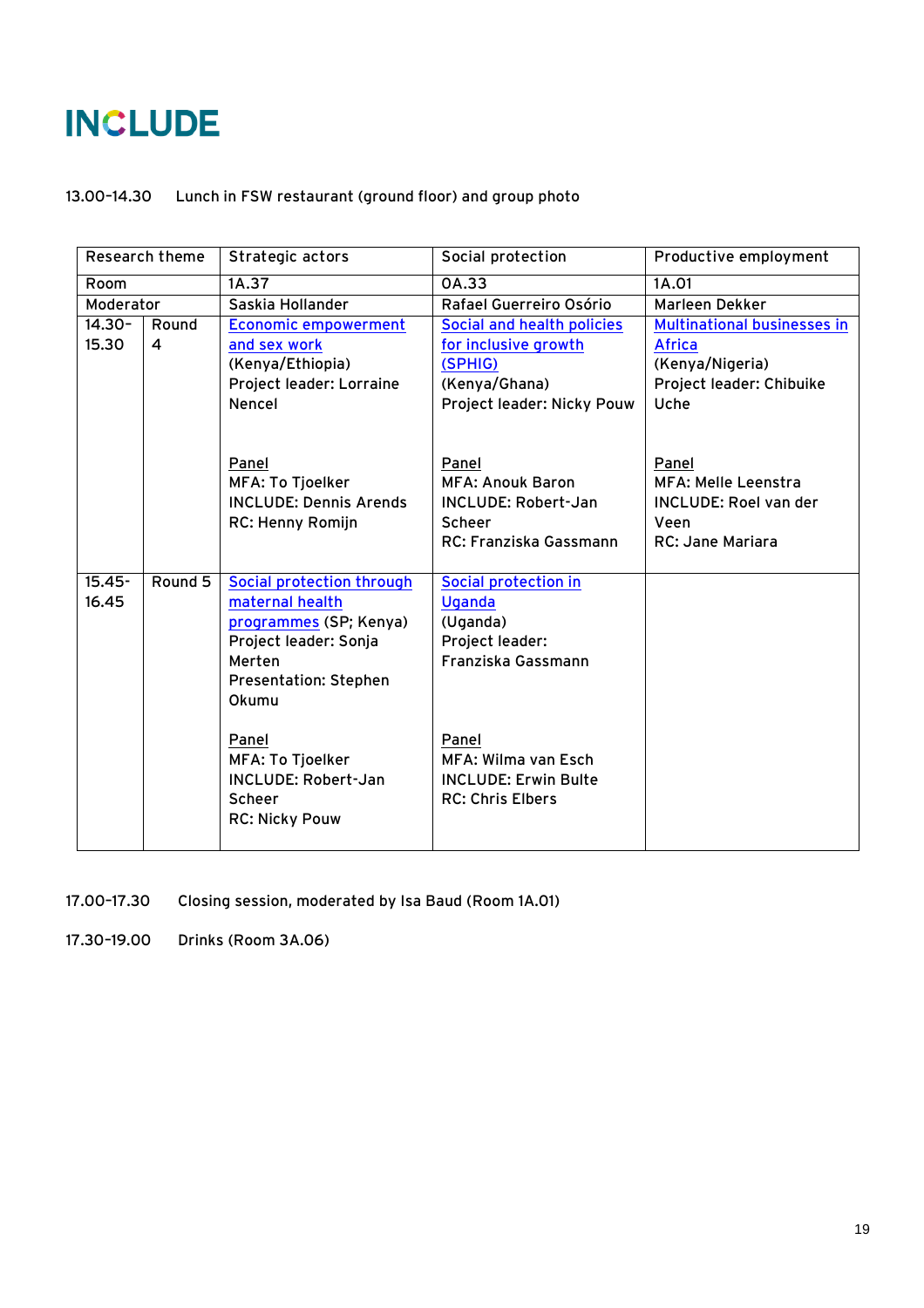### Appendix 3: List of participants

|              | Surname         | Name            | Institution                                            | Email                                     |
|--------------|-----------------|-----------------|--------------------------------------------------------|-------------------------------------------|
| $\mathbf{1}$ | Abbink          | Jan             | <b>ASC</b>                                             | g.j.abbink@asc.leidenuniv.nl              |
| 2            | Akinyoade       | Akinyinka       | Research consortia                                     | a.akinyoade@asc.leidenuniv.nl             |
| 3            | <b>Alblas</b>   | Anne            | <b>MFA</b>                                             | anne.alblas@minbuza.nl                    |
| 4            | Anten           | Louise          | <b>MFA</b>                                             | Im.anten@minbuza.nl                       |
| 5            | Antunes         | Eléasara        | <b>MFA</b>                                             | eleasara.antunes@minbuza.nl               |
| 6            | Arends          | Dennis          | <b>INCLUDE</b> platform                                | Dennis.Arends.Consulting@outlook.com      |
| 7            | Awortwi         | <b>Nicholas</b> | <b>INCLUDE</b> platform                                | awortwi@pasgr.org                         |
| 8            | Azeb            | Amha            | <b>ASC</b>                                             | a.amha@asc.leidenuniv.nl                  |
| 9            | Baron           | Anouk           | <b>MFA</b>                                             | anouk.baron@minbuza.nl                    |
| 10           | <b>Baud</b>     | Isa             | <b>INCLUDE</b> platform                                | I.S.A.Baud@uva.nl                         |
| 11           | <b>Bender</b>   | Katja           | Research consortia                                     | katja.bender@h-brs.de                     |
| 12           | Bergeijk, van   | Peter           | <b>INCLUDE</b> secretariat                             | bergeijk@iss.nl                           |
| 13           | <b>Besugo</b>   | Pedro           | Research consortia                                     | pedro.besugo@nabc.nl                      |
| 14           | <b>Blomsma</b>  | Trudi           | <b>ASC</b>                                             | t.blomsma@asc.leidenuniv.nl               |
|              |                 |                 | Student<br>$\overline{of}$<br>African                  |                                           |
| 15           | Brink, van den  | Amelie          | studies                                                | amelievandenbrink@gmail.com               |
| 16           | <b>Bulte</b>    | Erwin           | <b>INCLUDE</b> platform                                | Erwin.Bulte@wur.nl                        |
| 17           | <b>Buzasi</b>   | Katalin         | Research consortia                                     | k.buzasi@aiid.org                         |
| 18           | Dam, van        | Anke            | <b>MFA</b>                                             | anke-van.dam@minbuza.nl                   |
| 19           | Dekker          | Marleen         | <b>INCLUDE Secretariat</b>                             | m.dekker@asc.leidenuniv.nl                |
| 20           | Dijk, van       | Han             | NWO-WOTRO                                              | h.vandijk@nwo.nl                          |
| 21           | <b>Dries</b>    | Liesbeth        | Research consortia                                     | liesbeth.dries@wur.nl                     |
| 22           | <b>Elbers</b>   | Chris           | Research consortia                                     | c.t.m.elbers@vu.nl                        |
| 23           | Esch, van       | Wilma           | <b>MFA</b>                                             | wilma-van.esch@minbuza.nl                 |
| 24           | Fre             | Zeremariam      | Research consortia                                     | z.fre@ucl.ac.uk                           |
| 25           | Gassman         | Franziska       | Research consortia                                     | franziska.gassman@maastrichtuniversity.nl |
| 26           | Gebreegziabher  | Zenebe          | Research consortia                                     | zenebeg2002@yahoo.com                     |
| 27           | Genee           | Otto            | <b>MFA</b>                                             | oth.genee@minbuza.nl                      |
| 28           | Giordano        | Margherita      | Research consortia                                     | M.Giordano@uva.nl                         |
| 29           | Goodwin         | Morag           | Research consortia                                     | m.e.a.goodwin@tilburguniversity.edu       |
|              |                 |                 | Knowledge Platform on                                  |                                           |
| 30           | Gouwenberg      | Anna            | Security & Rule of Law                                 | a.gouwenberg@kpsrl.org                    |
| 31           | Heijs           | Rebecca         | <b>ASC</b>                                             | r.t.heijs@asc.leidenuniv.nl               |
| 32           | Heuvel, van den | Henk            | VU                                                     | j.h.m2.vanden.heuvel@vu.nl                |
| 33           | Hollander       | Saskia          | <b>INCLUDE Secretariat</b><br>Student<br>of<br>African | saskia@thebrokeronline.eu;                |
| 34           | Hoogenboom      | Joost           | studies                                                | joost.hoogenboom@outlook.com              |
| 35           | Hoorweg         | Jan             | <b>ASC</b>                                             | jchoorweg@gmail.com                       |
| 36           | Kesteren, van   | Frank           | <b>INCLUDE Secretariat</b>                             | frank@thebrokeronline.eu                  |
| 37           | Kurian          | Rachel          | <b>INCLUDE Secretariat</b>                             | kurian@iss.nl                             |
| 38           | Lange           | Paul            | <b>ASC</b>                                             | p.lange@asc.leidenuniv.nl                 |
|              |                 |                 |                                                        |                                           |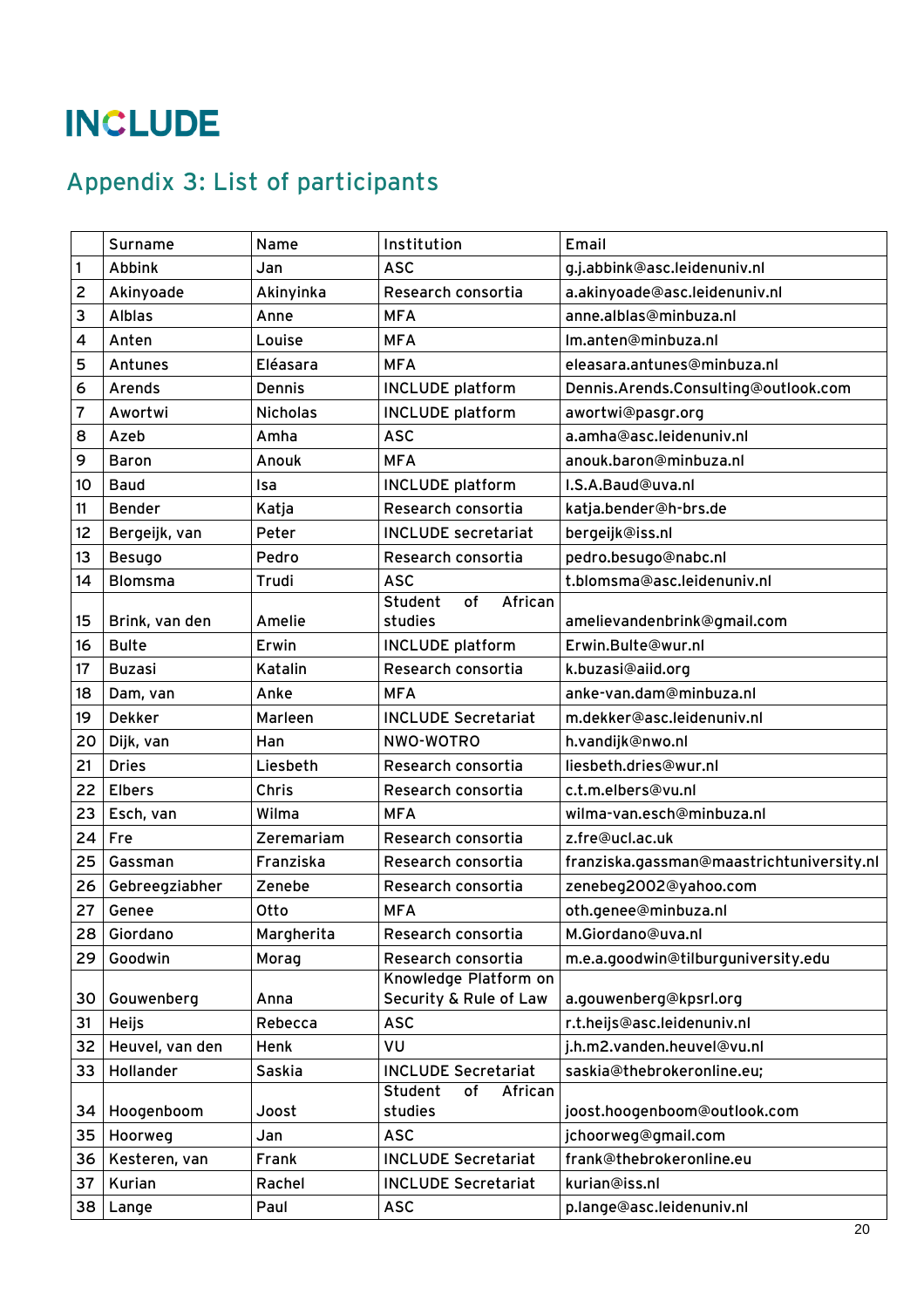| 39   | Lashitew         | AA                  | Research consortia                                                      | lashitew@rsm.nl                     |
|------|------------------|---------------------|-------------------------------------------------------------------------|-------------------------------------|
| 40   | Leenstra         | Melle               | <b>MFA</b>                                                              | melle.leenstra@minbuza.nl           |
| 41   | Lijfering        | Siri                | Research consortia                                                      | lijfering@rsm.nl                    |
| 42   | Mariara          | Jane                | Research consortia                                                      | jane.mariara@gmail.com              |
| 43   | Miroro           | Obadia              | <b>INCLUDE Secretariat</b>                                              | Obadia.Miroro@aercafrica.org        |
| 44   | <b>Mullens</b>   | Sebastiaan          | Student<br>of<br>African<br>studies                                     | sebastiaanmullens@gmail.com         |
| 45   | Nencel           | Lorraine            | Research consortia                                                      | l.s.nencel@vu.nl                    |
| 46   | Nigten           | Vanessa             | &<br><b>Business</b><br>Food<br>Knowledge Platform                      | vanessa.nigten@knowledge4food.net   |
| 47   | Nijenhuis        | Karin               | <b>INCLUDE Secretariat</b>                                              | c.t.nijenhuis@asc.leidenuniv.nl     |
| 48   | Ogbuagu          | Ekumankama          | Research consortia                                                      | ooekums@gmail.com                   |
| 49   | Okumu            | Stephen             | Research consortia                                                      | sokumu2@googlemail.com              |
| 50   | Oostendorp       | Remco               | Research consortia                                                      | r.oostendorp@vu.nl                  |
| 51   | Oostingh         | Harrie              | <b>INCLUDE</b> platform                                                 | Harrie.Oostingh@oxfamnovib.nl       |
| 52   | Osório           | Rafael<br>Guerreiro | International<br>Poverty<br>Centre<br>for<br>Inclusive<br>Growth (UNDP) | rafael.osorio@ipea.gov.br           |
| 53   | Oudenhuijsen     | Loes                | Student<br>African<br>of<br>studies                                     | loesoudenhuijsen@gmail.com          |
| 54   | Paassen, van     | Annemarie           | Research consortia                                                      | annemarie.vanpaassen@wur.nl         |
| 55   | Petit            | Gitty               | <b>ASC</b>                                                              | g.petit@asc.leidenuniv.nl           |
| 56   | Pouw             | Nicky               | Research consortia                                                      | N.R.M.Pouw@uva.nl                   |
| 57   | Pradhan          | Menno               | Research consortia                                                      | m.p.pradhan@vu.nl                   |
|      |                  |                     | Knowledge Platform on                                                   |                                     |
| 58   | Rijper           | <b>Alies</b>        | Security & Rule of Law                                                  | a.rijper@kpsrl.org                  |
| 59   | Romijn           | Henny<br>Gerrit     | Research consortia                                                      | H.A.Romijn@tue.nl<br>G.Rooks@tue.nl |
| 60   | Rooks            |                     | Research consortia                                                      |                                     |
| 61   | Scheer           | Robert-Jan          | <b>INCLUDE</b> platform<br>African<br><b>Student</b><br>of              | robert-jan.scheer@minbuza.nl        |
| 62 I | Sleurink         | Eline               | studies                                                                 | eline.sleurink@gmail.com            |
| 63   | Solano           | Giacomo             | Research consortia                                                      | G.Solano@tue.nl                     |
| 64   | Stapele, van     | Naomi               | Research consortia                                                      | naomi2908@gmail.com                 |
| 65   | Steenbergen, van | Frank               | Research consortia                                                      | fvansteenbergen@metameta.nl         |
| 66   | Tjoelker         | To                  | <b>MFA</b>                                                              | To.Tjoelker@minbuza.nl              |
| 67   | Tulder, van      | Rob                 | Research consortia                                                      | rtulder@rsm.nl                      |
| 68   | Uche             | Chibuike            | Research consortia                                                      | c.u.uche@asc.leidenuniv.nl          |
| 69   | Veen, van der    | Roel                | <b>INCLUDE platform</b>                                                 | Roel-vander.veen@minbuza.nl         |
| 70   | Veldkamp         | Fenneken            | <b>ASC</b>                                                              | f.veldkamp@asc.leidenuniv.nl        |
| 71   | Verberne         | Frans               | <b>Business</b><br>Food<br>δ.<br>Knowledge Platform                     | frans.verberne@knowledge4food.net   |
| 72   | Verschoor        | Maria               | NWO-WOTRO                                                               | m.verschoor@NWO.NL                  |
| 73   | Vijsel, van de   | Annemarie           | <b>INCLUDE Secretariat</b>                                              | annemarie@thebrokeronline.eu        |
| 74   | Vu               | Hien Thu            | Research consortia                                                      | vuthihienthu.ueb@gmail.com          |
| 75   | Westra           | Maaike              | <b>ASC</b>                                                              | m.a.westra@asc.leidenuniv.nl        |
| 76   | Winden, van      | Marieke             | <b>ASC</b>                                                              | m.c.a.van.winden@asc.leidenuniv.nl  |